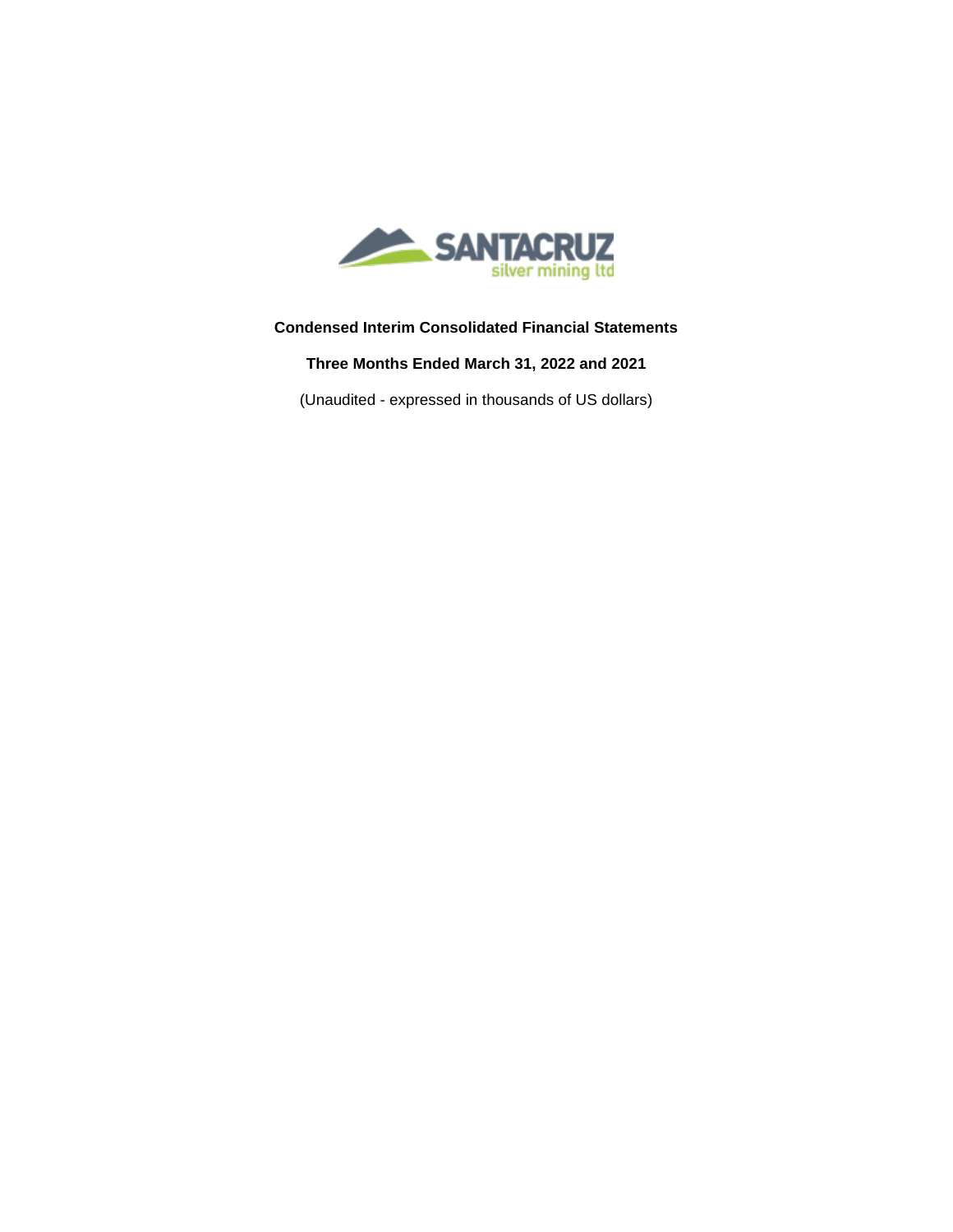### **Notice of Disclosure of Non-auditor Review of the Condensed Interim Consolidated Financial Statements for the three months ended March 31, 2022 and 2021.**

Pursuant to National Instrument 51-102, Part 4, subsection 4.3(3)(a) issued by the Canadian Securities administrators, if an auditor has not performed a review of the interim financial statements, they must be accompanied by a notice indicating that the financial statements have not been reviewed by an auditor.

The accompanying unaudited condensed interim consolidated financial statements of Santacruz Silver Mining Ltd. ("the Company" or "Santacruz") for the interim period ended March 31, 2022, have been prepared in accordance with the International Accounting Standard 34, Interim Financial Reporting as issued by the International Accounting Standards Board and are the responsibility of the Company's management.

The Company's independent auditors, PricewaterhouseCoopers LLP, have not performed a review of these interim financial statements.

May 30, 2022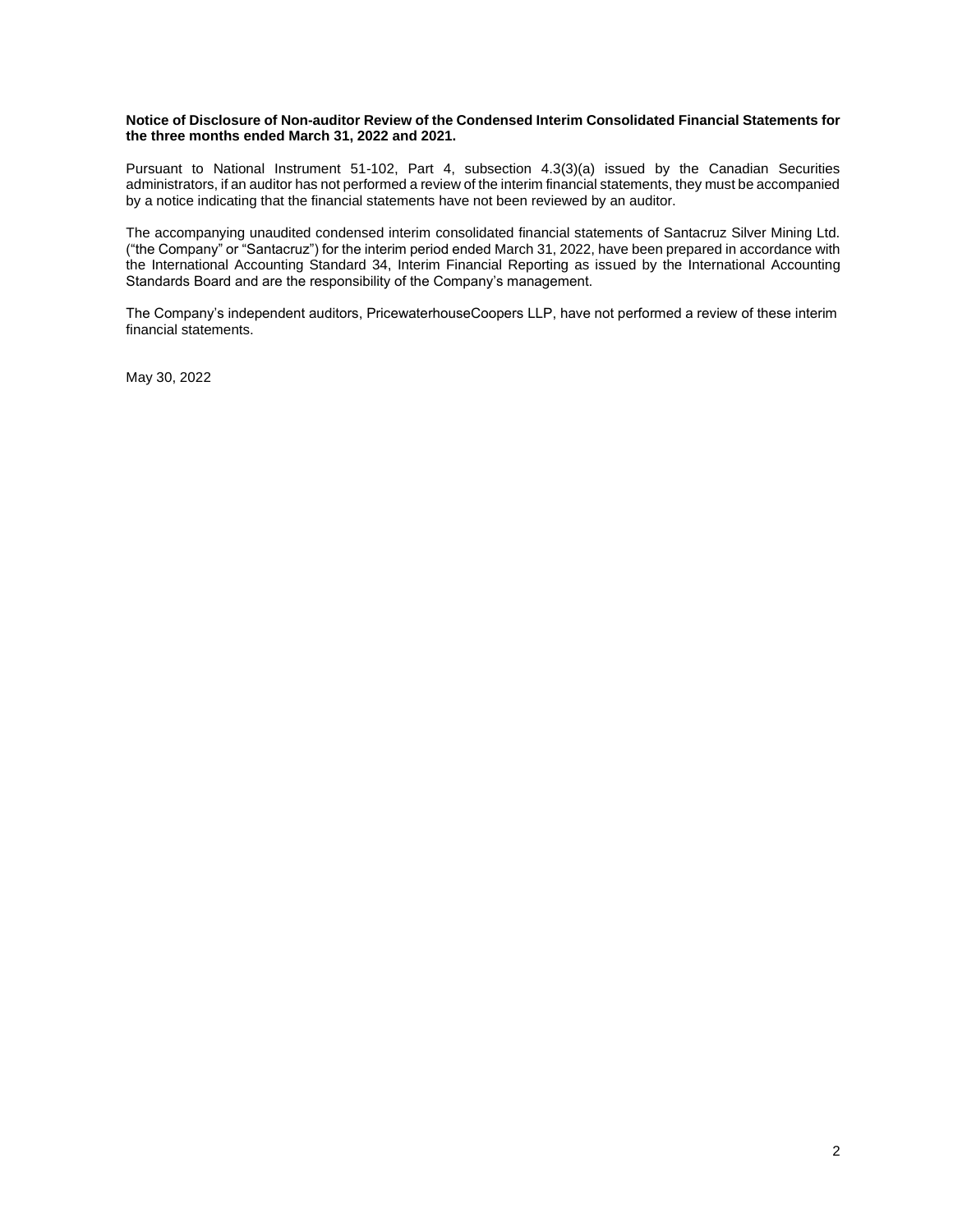Condensed Interim Consolidated Statements of Financial Position As at March 31, 2022 and 2021 (Unaudited - Expressed in thousands of United States dollars)

|                                            |                | March 31,  | December 31, |
|--------------------------------------------|----------------|------------|--------------|
|                                            | Note           | 2022       | 2021         |
|                                            |                | \$         | \$           |
| <b>ASSETS</b>                              |                |            |              |
| <b>Current</b>                             |                |            |              |
| Cash and cash equivalents                  |                | 9,825      | 938          |
| Marketable securities                      | 5              | 4,600      | 4,102        |
| Trade and other receivables                | 6              | 56,009     | 13,260       |
| Inventory                                  | $\overline{7}$ | 111,362    | 1,271        |
| Prepaid expenses and deposits              | 4(a)           | 22,211     | 2,503        |
|                                            |                | 204,007    | 22,074       |
| Other assets                               |                | 378        | 53           |
| Recoverable taxes                          | 6              | 21,799     |              |
| Property, plant and equipment              | 8              | 92,219     | 22,933       |
| Mineral property                           | 9              | 23,384     | 15,854       |
| <b>Total assets</b>                        |                | 341,787    | 60,914       |
|                                            |                |            |              |
| <b>LIABILITIES</b>                         |                |            |              |
| <b>Current</b>                             |                |            |              |
| Accounts payable and accrued liabilities   | 10,17          | 131,250    | 36,888       |
| Deferred revenue                           | 4(a)           | 46,385     |              |
| Loans payable - current portion            | 11             | 34,937     | 4,832        |
| Lease liability - current portion          | 12,17          | 5,645      | 175          |
|                                            |                | 218,217    | 41,895       |
|                                            |                |            |              |
| Loans payable                              | 11             | 10,579     | 7,166        |
| Lease liability                            | 12             | 2,794      | 167          |
| Decommissioning and restoration provision  | 13             | 24,184     | 6,715        |
| Deferred income tax liability              |                | 2,233      | 2,233        |
| Deferred consideration payable             | 14             | 71,395     |              |
| <b>Total liabilities</b>                   |                | 329,402    | 58,176       |
|                                            |                |            |              |
| <b>SHAREHOLDERS' EQUITY</b>                |                |            |              |
| Share capital                              | 15             | 131,171    | 129,532      |
| Stock options and warrants reserve         | 15(c)          | 14,781     | 14,343       |
| Contributed surplus                        |                | (1, 872)   | (1, 872)     |
| Accumulated other comprehensive loss       |                | (862)      | (1, 323)     |
| <b>Deficit</b>                             |                | (130, 833) | (137, 942)   |
| Total shareholders' equity                 |                | 12,385     | 2,738        |
| Total liabilities and shareholders' equity |                | 341,787    | 60,914       |

Nature of operations and going concern (note 1) Subsequent events (note 21)

## **Approved and authorized for issue on behalf of the Board:**

| "Arturo Préstamo Elizondo" | ∟arry Okada" |
|----------------------------|--------------|
| Director                   | Director     |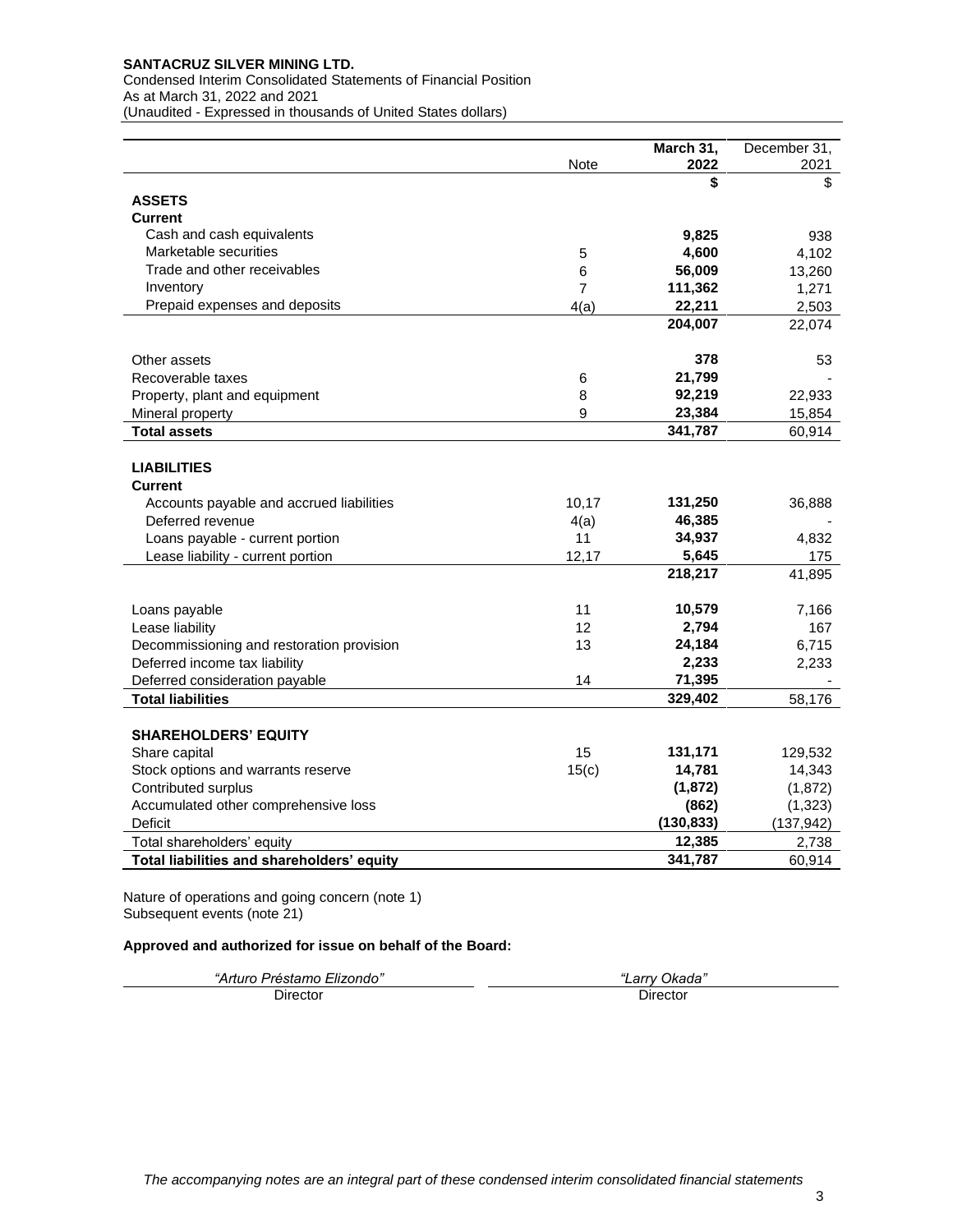Condensed Interim Consolidated Statements of Income and Comprehensive Income For the three months ended March 31, 2022 and 2021 (Unaudited - Expressed in thousands of United States dollars)

|                                                                    | <b>Note</b> | 2022        | 2021        |
|--------------------------------------------------------------------|-------------|-------------|-------------|
|                                                                    |             | \$          | \$          |
| Revenues                                                           |             | 42,911      | 11,168      |
| Cost of sales                                                      | 16(a)       | 23,560      | 8,987       |
| <b>Gross profit</b>                                                |             | 19,351      | 2,181       |
| Operating expenses                                                 | 16(b)       | (5, 554)    | (2,390)     |
| <b>Operating profit (loss)</b>                                     |             | 13,797      | (209)       |
| Finance (expense) income                                           | 16(c)       | (823)       | 337         |
| (Loss) gain on foreign exchange                                    |             | (57)        | 2,453       |
| Transaction costs for Sinchi Wayra and Illapa Business acquisition | 4(a)        | (2, 263)    |             |
| Unrealized gain on marketable securities                           | 5           | 369         | 3,070       |
| Gain on sale of Zacatecas properties                               |             |             | 911         |
| <b>Profit before tax</b>                                           |             | 11,023      | 6,562       |
| Income tax expense                                                 |             | (3,914)     | (44)        |
| <b>Net income</b>                                                  |             | 7,109       | 6,518       |
| Other comprehensive income:                                        |             |             |             |
| Currency translation differences                                   |             | 461         | (475)       |
| <b>Comprehensive income</b>                                        |             | 7,570       | 6,043       |
| Net earnings per share:                                            |             |             |             |
| Basic and diluted                                                  |             | 0.02        | 0.02        |
|                                                                    |             |             |             |
| Weighted average number of common shares:                          |             |             |             |
| <b>Basic</b>                                                       |             | 330,677,267 | 263,895,942 |
| <b>Diluted</b>                                                     |             | 330,677,267 | 278,504,610 |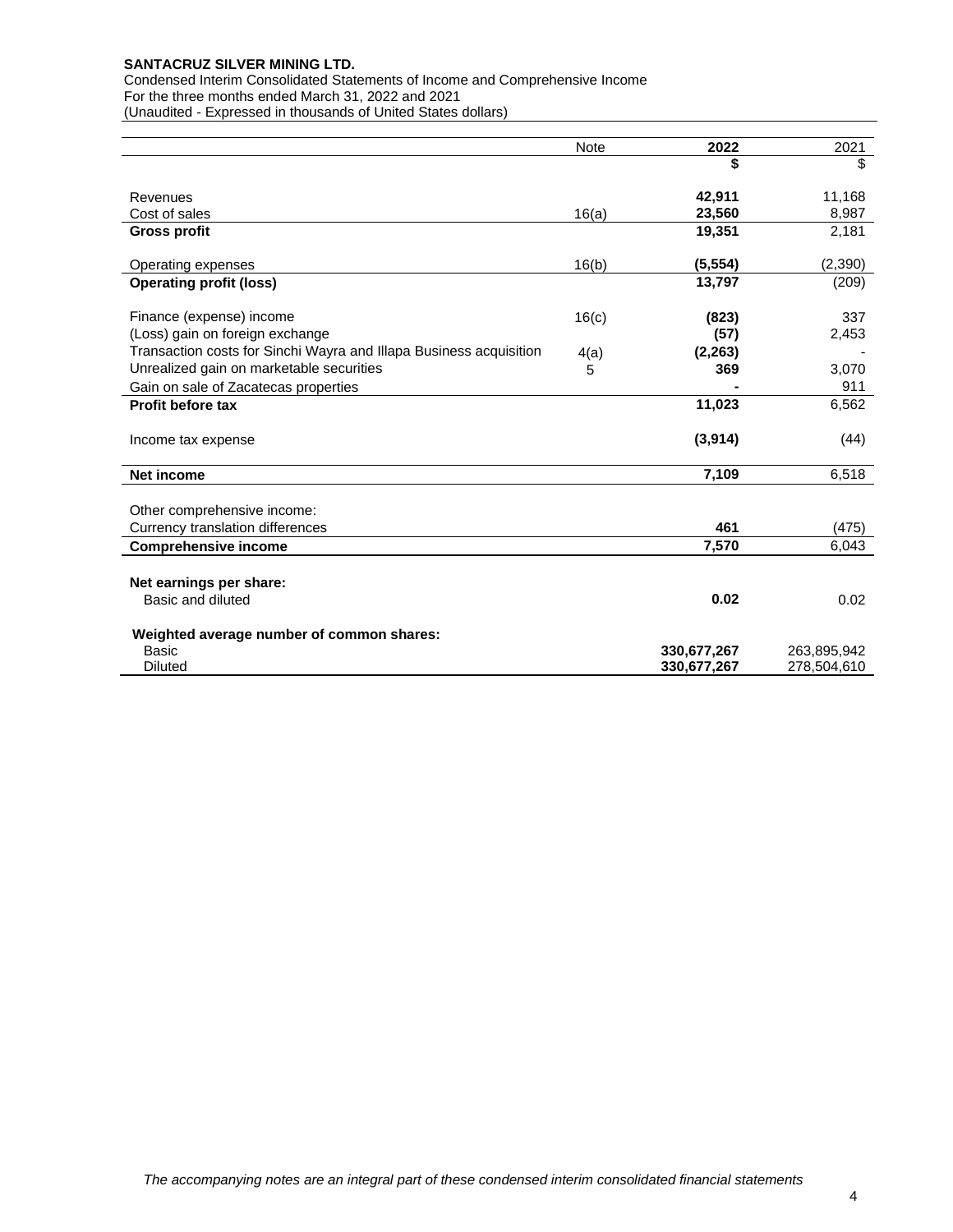Condensed Interim Consolidated Statements of Cash Flows For the three months ended March 31, 2022 and 2021 (Unaudited - Expressed in thousands of United States dollars)

|                                                                                              | Note       | 2022      | 2021      |
|----------------------------------------------------------------------------------------------|------------|-----------|-----------|
|                                                                                              |            | \$        | \$        |
| <b>Operating activities:</b>                                                                 |            |           |           |
| Net income                                                                                   |            | 7,109     | 6,518     |
| Items not affecting cash:                                                                    |            |           |           |
| Accretion of decommissioning provision                                                       | 13         | 179       | 10        |
| Accretion of loans payable                                                                   | 11         | 894       |           |
| Accretion of deferred consideration payable<br>Carrying and finance charges on loans payable | 4(a)<br>11 | 73        | 30        |
| Depreciation and depletion                                                                   | 8,9        | 2,132     | 274       |
| Finance charges on leases                                                                    | 11         | 7         |           |
| Gain on sale of Zacatecas Properties                                                         |            |           | (911)     |
| Income tax expense                                                                           |            | 3,914     |           |
| Inflation adjustments, surcharges and penalties                                              |            | 36        |           |
| Interest expense on loans payable                                                            | 11         | 269       | 128       |
| Issuance of shares for advisory fees and share-based                                         |            |           |           |
| compensation                                                                                 |            |           | 30        |
| Share-based compensation                                                                     | 15(d)      | 439       |           |
| Transaction costs for Sinchi Wayra acquisition                                               | 4(a)       | 1,000     |           |
| Unrealized foreign exchange gain (loss)                                                      |            | 433       | (526)     |
| Unrealized gain on marketable securities                                                     | 5          | (369)     | (3,070)   |
| Changes in non-cash working capital:                                                         |            |           |           |
| Trade and other receivables                                                                  |            | (4, 243)  | (1,939)   |
| Inventory                                                                                    |            | (1, 963)  | (28)      |
| Prepaid expenses and deposits                                                                |            | (4, 435)  | (469)     |
| Accounts payable and accrued liabilities                                                     |            | 2,273     | (1, 117)  |
| Deferred revenue                                                                             |            | (10, 857) |           |
| Net cash used in operating activities                                                        |            | (3, 109)  | (1,070)   |
|                                                                                              |            |           |           |
| <b>Investing activities:</b><br>Cash acquired from acquisition of Sinchi Wayra and Illapa    |            |           |           |
| <b>Business</b>                                                                              | 4(a)       | 18,182    |           |
| Expenditures on property, plant and equipment                                                | 8          | (1,930)   | (42)      |
| Expenditures on mine property                                                                | 9          | (2,645)   |           |
| Cash received from sale of Zacatecas Properties                                              |            |           | 1,500     |
| Reimbursement of deposit                                                                     | 4(b)       |           | (1,000)   |
| Net cash provided by investing activities                                                    |            | 13,607    | 458       |
|                                                                                              |            |           |           |
| <b>Financing activities:</b>                                                                 |            |           |           |
| Subscriptions received<br>Proceeds from exercise of options                                  | 15(d)      | 1         | 1,326     |
| Proceeds from exercise of warrants                                                           | 15(e)      | 637       | 30<br>779 |
| Proceeds from loans payable                                                                  | 11         | (2,073)   | (131)     |
| Repayments of loans payable                                                                  | 11         | (182)     | (31)      |
| Net cash (used in) provided by financing activities                                          |            | (1,617)   | 1,973     |
|                                                                                              |            |           |           |
| Effect of exchange rate on changes in cash                                                   |            | 6         | (2)       |
| Net change in cash and cash equivalents                                                      |            | 8,881     | 1,361     |
| Cash and cash equivalents - beginning of period                                              |            | 938       | 430       |
| Cash and cash equivalents - end of period                                                    |            | 9,825     | 1,789     |
| Cash paid during the period for:                                                             |            |           |           |
| Interest expense                                                                             |            | 1,026     | 139       |
| Income taxes                                                                                 |            | 573       |           |
|                                                                                              |            |           |           |
| Supplemental cash flow information:                                                          |            |           |           |
| Shares issued for transaction costs                                                          |            | 1,000     |           |

*The accompanying notes are an integral part of these condensed interim consolidated financial statements*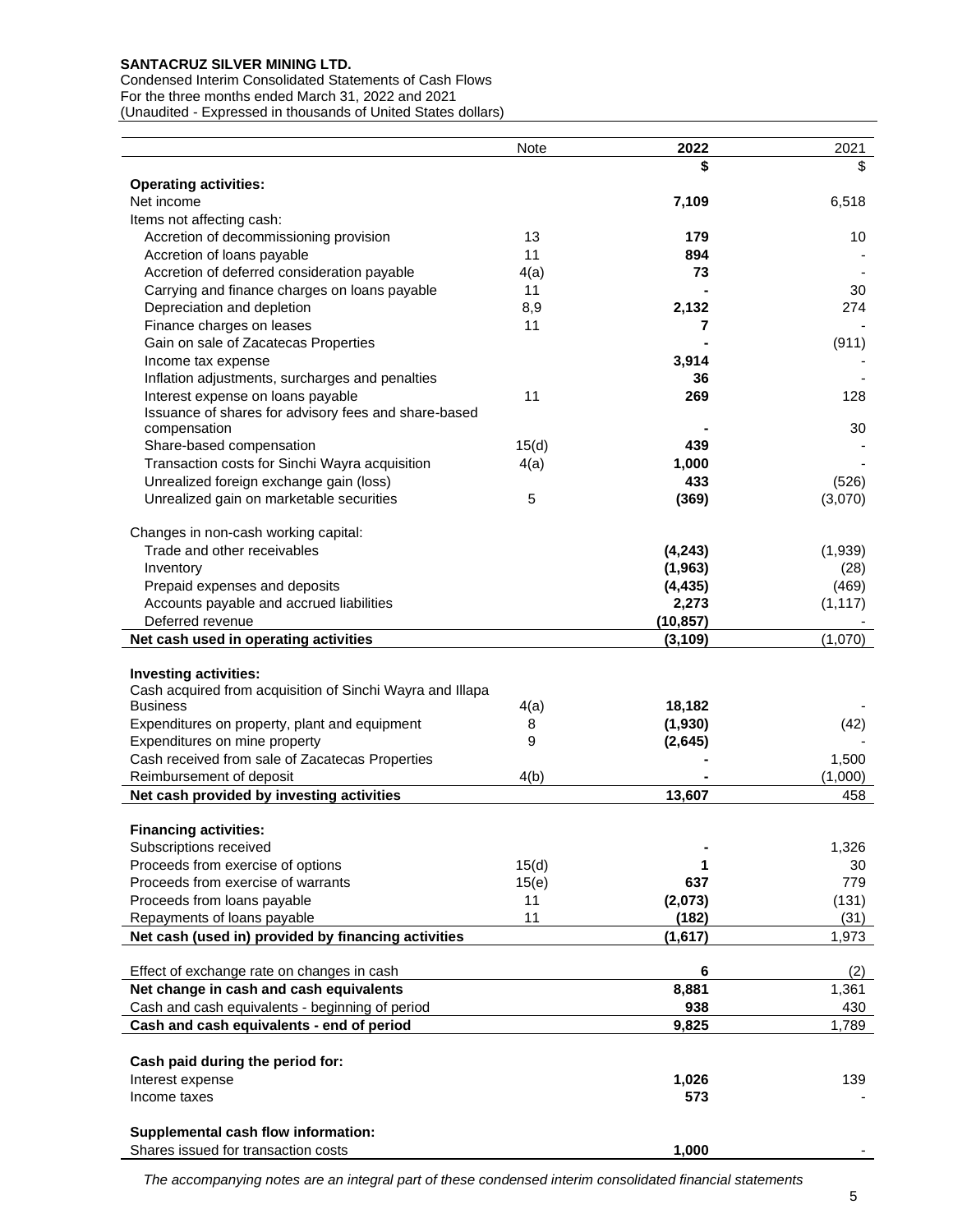Condensed Interim Consolidated Statements of Changes in Shareholders' Equity (Deficiency) For the three months ended March 31, 2022 and 2021 (Unaudited - Expressed in thousands of United States dollars, except number of shares)

|                                         |                      |              | <b>Stock</b><br>options and |                    | <b>Accumulated</b><br>other |                | <b>Total</b> |
|-----------------------------------------|----------------------|--------------|-----------------------------|--------------------|-----------------------------|----------------|--------------|
|                                         |                      | <b>Share</b> | warrants                    | <b>Contributed</b> | comprehensive               |                | (deficiency) |
|                                         | <b>Common shares</b> | capital      | reserves                    | surplus            | (loss) income               | <b>Deficit</b> | equity       |
|                                         |                      | \$           | \$                          |                    |                             |                |              |
| Balance, December 31, 2020              | 261,606,664          | 113,217      | 7,042                       | (1, 872)           | (1, 429)                    | (126, 377)     | (9, 419)     |
| Shares issued from exercise of options  | 230,000              | 51           | (21)                        |                    |                             |                | 30           |
| Shares issued from exercise of warrants | 5,437,917            | 919          | (140)                       |                    |                             |                | 779          |
| Share-based payments                    |                      |              | 30                          |                    |                             |                | 30           |
| Currency translation differences        |                      |              |                             |                    | (475)                       |                | (475)        |
| Net income for the period               |                      |              |                             |                    |                             | 6,518          | 6,518        |
| Balance, March 31, 2021                 | 267,274,581          | 114,187      | 6,911                       | (1, 872)           | (1,904)                     | (119, 859)     | (2,537)      |
| Shares issued in private placement      | 46,980,000           | 11,228       |                             |                    |                             |                | 11,228       |
| Share issuance costs                    |                      | (815)        | 243                         |                    |                             |                | (572)        |
| Shares issued from exercise of options  | 1,129,300            | 268          | (105)                       |                    |                             |                | 163          |
| Shares issued from exercise of warrants | 4,501,336            | 963          | 140                         |                    |                             |                | 1,103        |
| Shares issued as settlement of debt     | 10,342,604           | 3,701        |                             |                    |                             |                | 3,701        |
| Warrants issued to Trafigura            |                      |              | 3,821                       |                    |                             |                | 3,821        |
| Share-based compensation                |                      |              | 3,333                       |                    |                             |                | 3,333        |
| Currency translation differences        |                      |              |                             |                    | 581                         |                | 581          |
| Net loss for the period                 |                      |              |                             |                    |                             | (18,083)       | (18,083)     |
| Balance, December 31, 2021              | 330,227,821          | 129,532      | 14,343                      | (1, 872)           | (1, 323)                    | (137, 942)     | 2,738        |
| Shares issued from exercise of options  | 10,000               | 2            | (1)                         |                    |                             |                |              |
| Shares issued from exercise of warrants | 2,025,000            | 637          |                             |                    |                             |                | 637          |
| Shares issued for transaction costs     | 3,077,317            | 1,000        |                             |                    |                             |                | 1,000        |
| Share-based compensation                |                      |              | 439                         |                    |                             |                | 439          |
| Currency translation differences        |                      |              |                             |                    | 461                         |                | 461          |
| Net income for the period               |                      |              |                             |                    |                             | 7,109          | 7,109        |
| Balance, March 31, 2022                 | 335,340,138          | 131,171      | 14,781                      | (1, 872)           | (862)                       | (130, 833)     | 12,385       |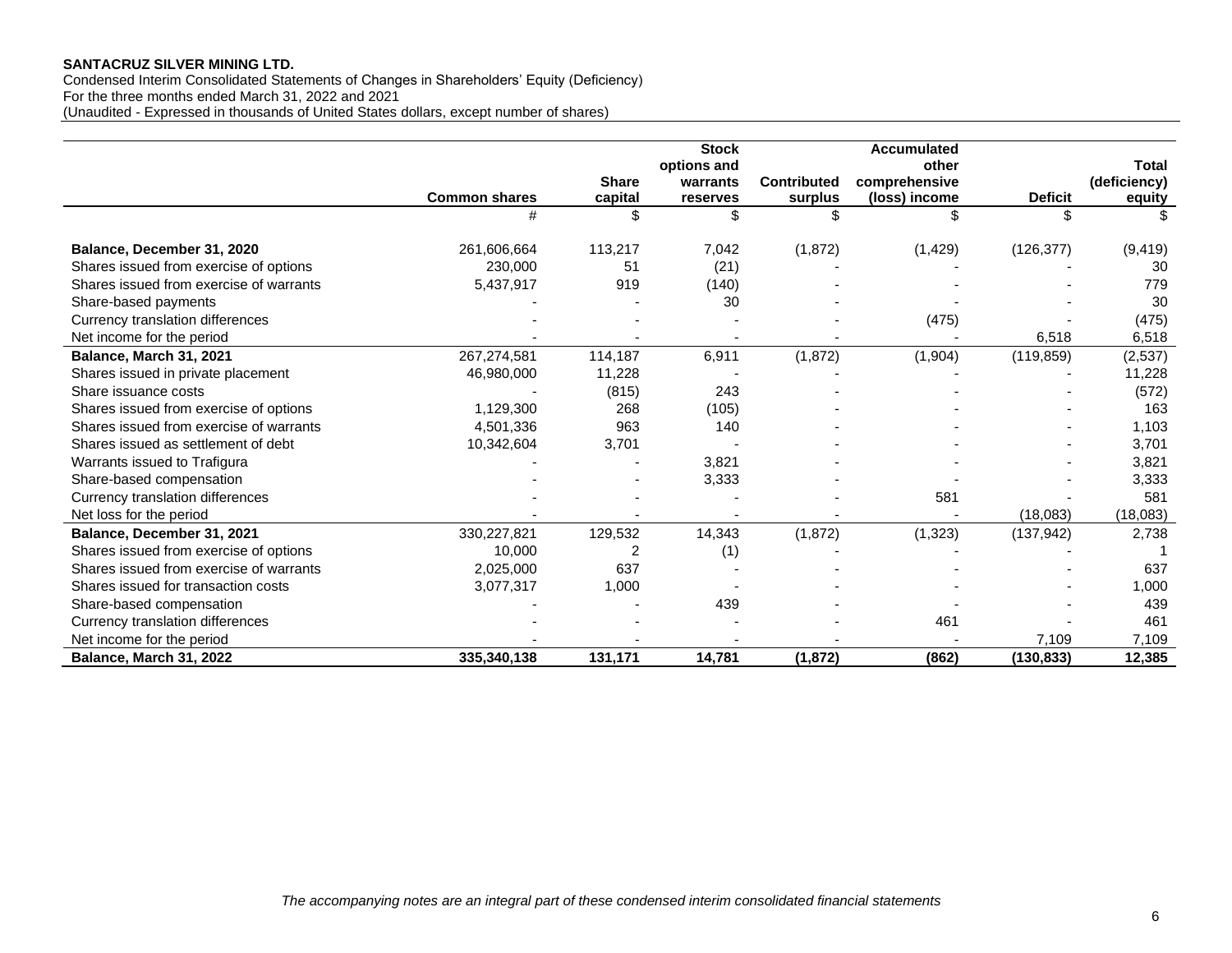## **1. NATURE OF OPERATIONS AND GOING CONCERN**

Santacruz Silver Mining Ltd. (the "Company" or "Santacruz") was incorporated pursuant to the Business Corporations Act of British Columbia on January 24, 2011. The Company's registered office is located at 10th Floor, 595 Howe Street, Vancouver, British Columbia, Canada V6C 2T5. The Company is listed for trading on the TSX Venture Exchange under the symbol "SCZ".

The Company is engaged in the operation, acquisition, exploration and development of mineral properties in Latin America, with a primary focus on silver and zinc, but also including lead and copper. As at March 31, 2022, the Company had six producing projects, the Zimapan Mine (Mexico), the Bolivar, Porco, Tres Amigos, Reserva and Colquechaquita mines (Bolivia) (note 4(a)), and held two exploration properties in its mineral property portfolio, the La Pechuga Property (Mexico) and the Santa Gorgonia Prospect (Mexico) and one development project, the Soracaya Project (Bolivia). In addition, the Company also holds the San Lucas ore sourcing and trading business (Bolivia). The Company's Bolivian assets are collectively referred to as the "Sinchi Wayra and Illapa Business". The Company has acquired the mining concession rights to the following properties:

- Zimapan Mine, Zimapan, Hidalgo, Mexico
- Sinchi Wayra and Illapa Business, which consists of the Bolivar and Porco mines, the Caballo Blanco Group that includes the Tres Amigos, Reserva and Colquechaquita mines and the Soracaya development project, all of which are located in Bolivia.
- Various other properties in Charcas, San Luis Potosi, Mexico, noting that the Rosario Project had been placed on care and maintenance in August 2021 and certain equipment related to the Rosario Project in sold in December 2021 as part of a tax restructuring of IMSC.

## **Going concern**

These unaudited condensed interim consolidated financial statements for the three months ended March 31, 2022 and 2021 ("consolidated financial statements") have been prepared on a going concern basis, which assumes that the Company will be able to meet its obligations and continue its operations for at least the next twelve months. As at March 31, 2022, the Company has a working capital deficiency of \$14,210 (December 31, 2021 - \$19,821) and an accumulated deficit of \$130,833 (December 31, 2021 - \$137,942). Additionally, the Company has non-current loans payable (note 11) of \$10,579 (December 31, 2021 - \$7,166) and deferred consideration costs of \$71,395 (December 31, 2021 - \$nil) (note 14). For the three months ended March 31, 2022, the Company generated a net profit of \$7,109 (2021 - \$6,518) and used cash in operating activities of \$3,109 (2021 - \$1,070). These factors indicate the existence of a material uncertainty that may cast significant doubt upon the Company's ability to continue as a going concern. As a result, the Company may be unable to realize its assets and discharge its liabilities in the normal course of business. The Company's ability to continue as a going concern is dependent upon its ability to generate positive cash flows from operations, and/or raise adequate funding through equity or debt financing to discharge its liabilities as they come due. Although the Company has been successful in the past in obtaining financing, there is no assurance that it will be able to obtain adequate financing in the future or that such financing will be on terms advantageous to the Company. Subsequent to period end, Trafigura exercised all remaining 5,280,000 warrants (note 11) for proceeds of \$1,665 (C\$2,085) (note 21).

Should the Company be unable to continue as a going concern, asset and liability realization values may be substantially different from their carrying values. These consolidated financial statements do not give effect to adjustments that would be necessary to the carrying values and classification of assets and liabilities should the Company be unable to continue as a going concern. Such adjustments could be material.

### **COVID-19**

In March 2020, the World Health Organization declared coronavirus COVID-19 a global pandemic. The COVID-19 outbreak has resulted and continued as a widespread health crisis that has adversely affected workforces, economies, and financial markets around the world, resulting in an economic downturn for some industries. As at the date of these consolidated financial statements, COVID-19 has had no significant impact on the Company's ability to access and explore its current properties but may impact the Company's ability to raise funding or explore its properties should travel and other restrictions related to COVID-19 be extended or expanded in scope.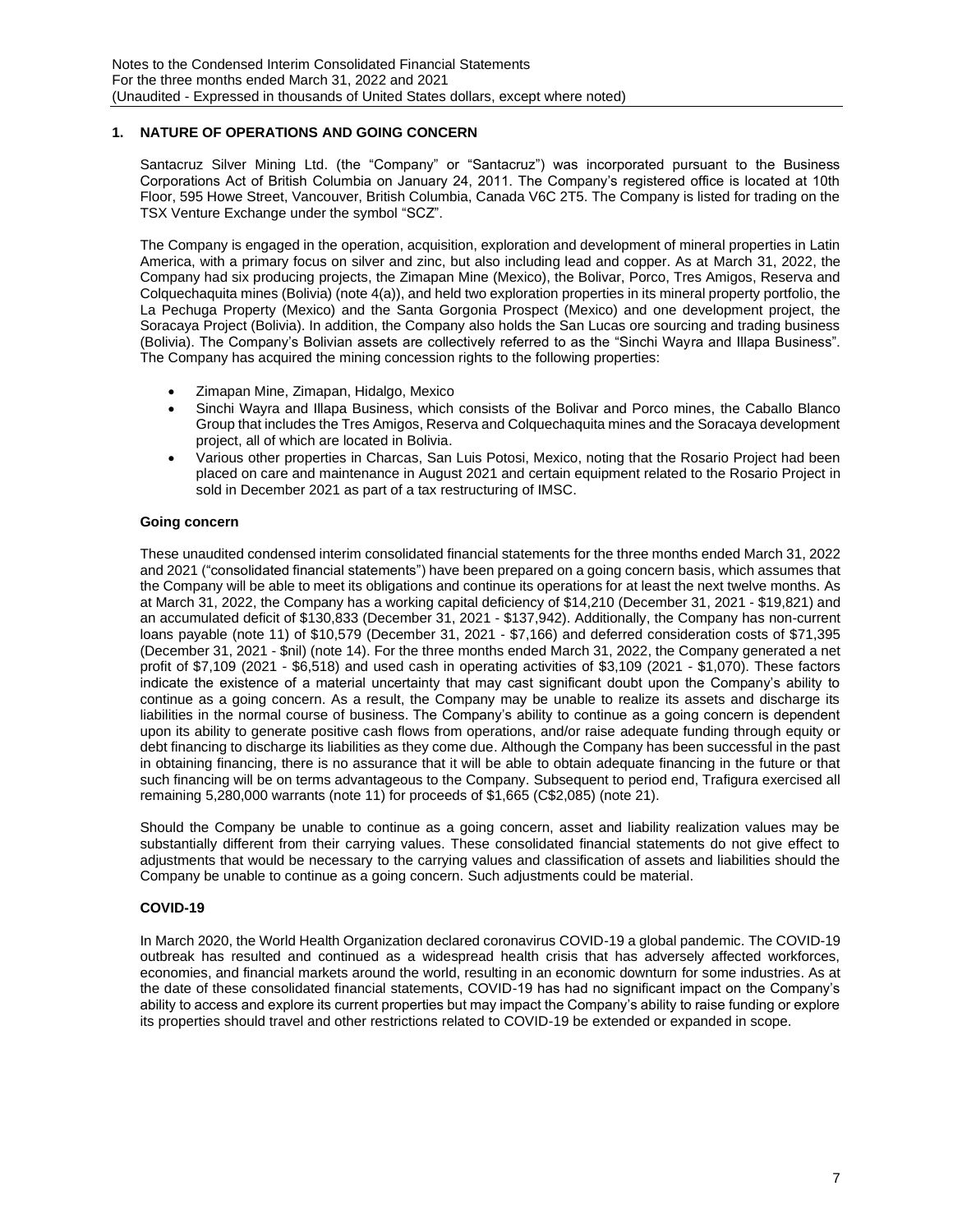## **2. BASIS OF PREPARATION**

### a) Statement of compliance

These consolidated financial statements were approved by the Board of Directors and authorized for issue on May 30, 2022.

These consolidated financial statements have been prepared in accordance with International Financial Reporting Standards ("IFRS") as issued by the International Accounting Standards Board ("IASB") and interpretations of the International Financial Reporting Interpretations Committee ("IFRIC") applicable to the preparation of interim financial statements including International Accounting Standard 34 *Interim Financial Reporting*. These interim financial statements do not include all disclosures required for annual audited financial statements. Accordingly, they should be read in conjunction with the notes to the Company's audited financial statements for the years ended December 31, 2021 and 2020.

#### b) Basis of presentation

The consolidated financial statements have been prepared using the historical cost basis, except for certain financial assets and liabilities which are measured at fair value, as specified by IFRS for each type of asset, liability, income, and expense as set out in the accounting policies below.

### c) Functional and presentation currency

The consolidated financial statements are presented in United States dollars ("US dollar" or "USD"). The functional currency is the currency of the primary economic environment in which an entity operates. References to "C\$" or "CAD" are to Canadian dollars, references to "MXN" are to Mexican pesos, references to "BOB" are to Bolivian bolivianos, references to "BMD" are to Bermudian dollars, and references to PAB are to Panamanian balboas.

### d) Basis of consolidation

These consolidated financial statements include the accounts of the Company and its subsidiaries. All intercompany transactions and balances are eliminated on consolidation. Control exists where the parent entity has power over the investee and is exposed, or has rights, to variable returns from its involvement with the investee and has the ability to affect those returns through its power over the investee. Subsidiaries are included in the consolidated financial statements from the date control commences until the date control ceases.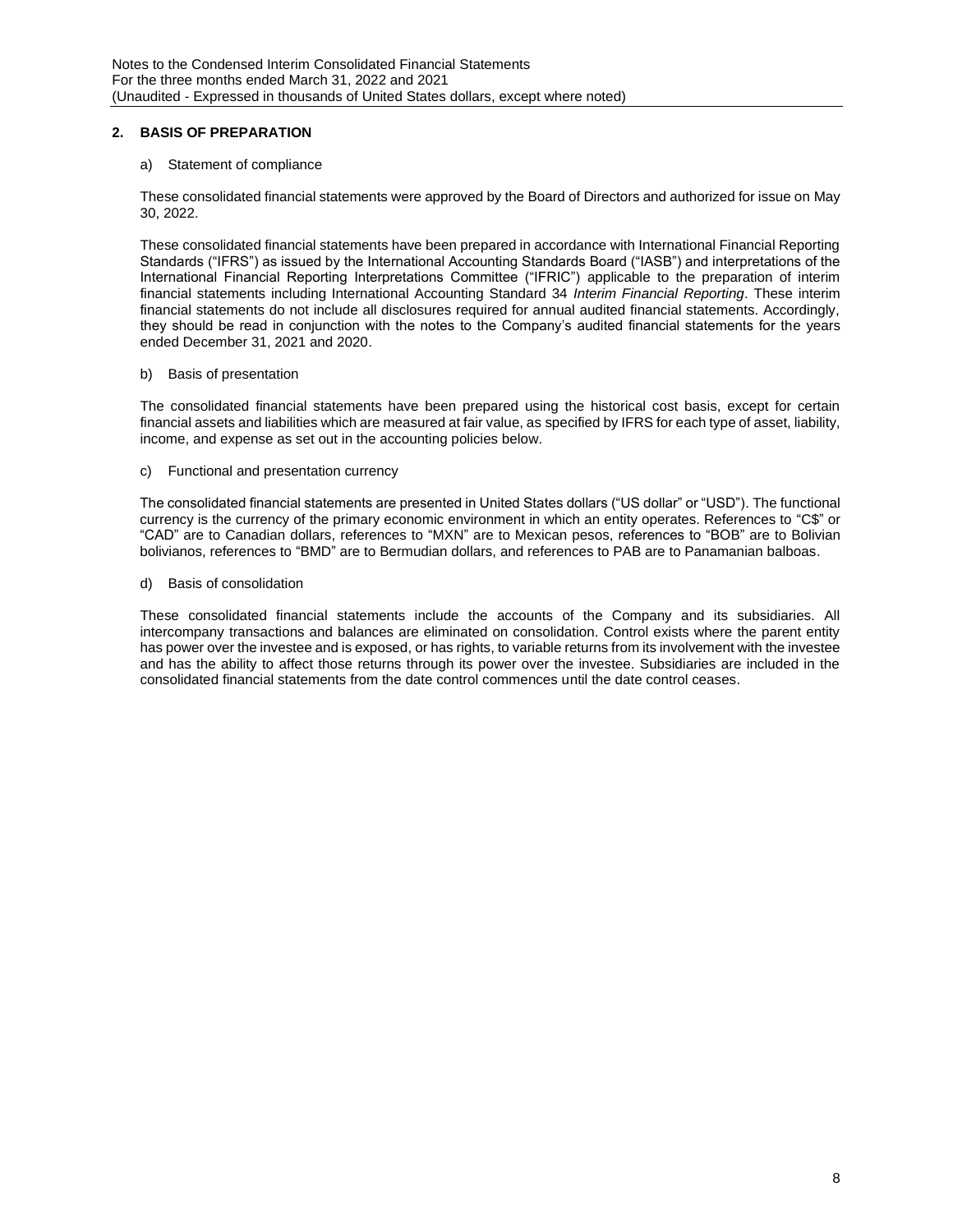These consolidated financial statements incorporate the accounts of the Company and the following subsidiaries:

|                                                            | <b>Country of</b> | Percentage | <b>Functional</b> |                           |
|------------------------------------------------------------|-------------------|------------|-------------------|---------------------------|
| Name of subsidiary                                         | incorporation     | ownership  | currency          | <b>Principal activity</b> |
| Santacruz Silver Mining Ltd.                               | Canada            | 100%       | CAD               | Holding company           |
|                                                            |                   |            |                   | and head office           |
|                                                            |                   |            |                   | function                  |
| Santacruz Holdings Ltd.                                    | Canada            | 100%       | CAD               | Holding company           |
| Carrizal Holdings Ltd.                                     | Canada            | 100%       | CAD               | Holding company           |
| Impulsora Minera Santacruz, S.A. de<br>C.V. ("IMSC")       | Mexico            | 100%       | <b>USD</b>        | Mine operations           |
| Carrizal Mining, S.A. de C.V. ("Carrizal<br>Mining") $(1)$ | Mexico            | 100%       | <b>USD</b>        | Mine operations           |
| Operadora Minera Anacore, S.A. de<br>C.V.                  | Mexico            | 100%       | <b>MXN</b>        | Holding company           |
| PCG Mining, S.A. de C.V.                                   | Mexico            | 100%       | <b>MXN</b>        | Holding company           |
| Laikra Limited <sup>(2)</sup>                              | Bermuda           | 100%       | <b>BMD</b>        | Holding company           |
| Apamera Limited (2)                                        | Bermuda           | 100%       | <b>BMD</b>        | Holding company           |
| Lewron Metals Ltd. (2)                                     | Bermuda           | 100%       | <b>BMD</b>        | Holding company           |
| Kempsey S.A. (2)                                           | Panama            | 100%       | <b>PAB</b>        | Holding company           |
| Shattuck Trading Co. Inc. (2)                              | Panama            | 100%       | <b>PAB</b>        | Holding company           |
| Iris Mines and Metals S.A. (2)                             | Panama            | 100%       | PAB               | Holding company           |
| Sociedad Minera Illapa S.A. (2)                            | <b>Bolivia</b>    | 100%       | <b>BOB</b>        | 45% interest in mine      |
|                                                            |                   |            |                   | operations                |
| Sinchi Wayra S.A. (2)                                      | <b>Bolivia</b>    | 100%       | <b>BOB</b>        | Mine operations           |
| Sociedad Minero Metalurgico Reserva<br>Ltda. $(2)$         | <b>Bolivia</b>    | 100%       | <b>BOB</b>        | Mine operations           |
| Empresa Minera San Lucas S.A. (2)                          | <b>Bolivia</b>    | 100%       | <b>BOB</b>        | Ore trading house         |
| Compania Minera Concepcion S.A. (2)                        | <b>Bolivia</b>    | 100%       | <b>BOB</b>        | Ore trading house         |
| Compania Minera Colquiri S.A. (2)                          | <b>Bolivia</b>    | 100%       | <b>BOB</b>        | Inactive                  |
| Complejo Metalurgico Vinto S.A. (2)                        | <b>Bolivia</b>    | 100%       | <b>BOB</b>        | Inactive                  |

(1) On April 23, 2021, the Company acquired a 100% interest in Carrizal Mining (note 4(b)).<br>(2) On March 18, 2022, the Company acquired a 100% interest in the Sinchi Wayra and Illar

(2) On March 18, 2022, the Company acquired a 100% interest in the Sinchi Wayra and Illapa Business (note 4(a)).

### **3. SIGNIFICANT ACCOUNTING POLICIES**

In the preparation of these consolidated financial statements, the Company has used the same accounting policies and methods of computation as in the most recent audited annual financial statements for the Company for the year ended December 31, 2021, with exception of the following:

#### a) Deferred revenue

Deferred revenue consists of payments received by the Company in consideration for future commitments to deliver payable silver contained in concentrate at contracted prices. In addition, it includes the fair value of such commitments acquired by way of business combination. As deliveries are made, the Company records a portion of the deferred revenue as revenue, based on a proportionate share of deliveries made compared with the total estimated contractual commitment.

#### b) Deferred consideration payable

Deferred consideration payable consists of amounts payable to vendors pursuant to business acquisitions. Amounts are recorded at their value on the date of initial recognition, determined using the discounted net present value of the consideration payable using discount rates commensurate with the Company's credit risk profile.

#### c) Construction-in-progress

Assets under construction are capitalized as construction-in-progress until the asset is available for use. The cost of construction-in-progress comprises its purchase price and any costs directly attributable to bringing it into working condition for its intended use. Construction-in-progress is not depreciated. Upon completion of the asset under construction and it is commissioned for use, the asset is transferred from construction-in-process to the applicable category of property, plant and equipment and depreciation commences.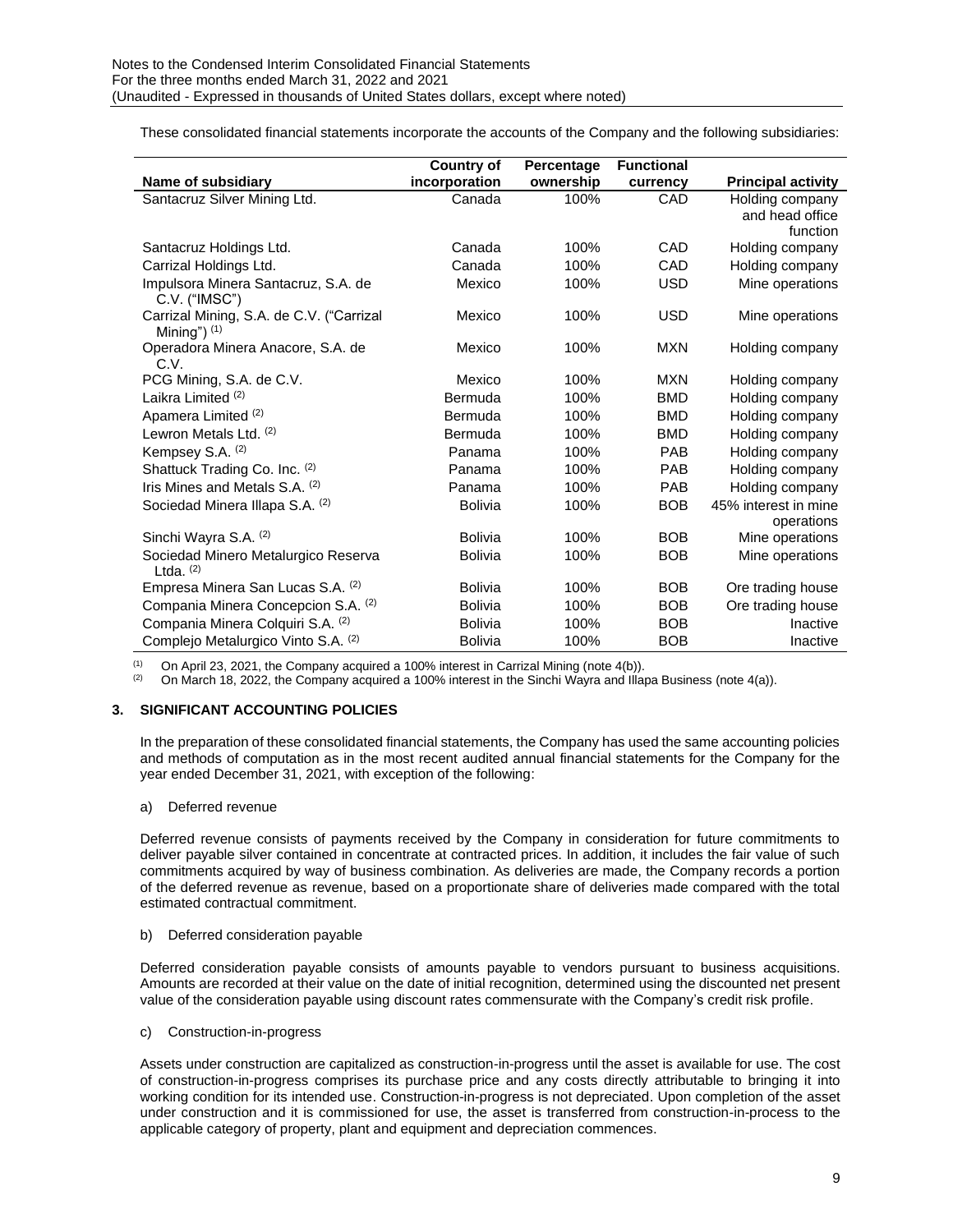## **4. ACQUISITIONS**

a) Sinchi Wayra and Illapa Business Acquisition

On March 18, 2022, the Company acquired 100% ownership of a portfolio of companies from Glencore plc ("Glencore"), which held producing assets and other assets located in Bolivia. Consideration for the acquisition to be paid to Glencore includes an initial cash consideration payment of \$12,011, which shall occur prior to June 30, 2022 as a result of certain logistical and closing item delays and additional deferred cash consideration payable of \$90,000 in equal installments over four years from closing with a fair value of \$71,322. The fair value of the deferred consideration payable was determined using a discount rate of 10%. Additionally, Glencore retains a 1.5% net smelter returns royalty on all Sinchi Wayra and Illapa Business assets other than the San Lucas business and a 14% gross profit royalty on the San Lucas business.

The assets acquired pursuant to this transaction include a 100% interest in the Sinchi Wayra and Illapa Business, which includes the producing Caballo Blanco mining complex, the Soracaya development project, the San Lucas ore sourcing and trading business, the producing Bolivar and Porco mining operations held in partnership with Corporación Minera de Bolivia, a Bolivian state-owned entity, and certain related properties and assets (collectively, the "Sinchi Wayra and Illapa Business"). Environmental and retirement obligations were also assumed with the transaction.

The acquisition of the Sinchi Wayra and Illapa Business has been accounted for by the Company as a business combination under IFRS 3 *Business Combinations*, with the assets and liabilities acquired recorded at their fair values at the acquisition date. The Company is required to determine the fair value of tangible and identifiable intangible assets acquired and liabilities assumed.

The following table is a preliminary summary of the Company's allocation of the purchase price to the fair values of assets acquired and liabilities assumed at the acquisition date. As the acquisition effectively closed late during the three months ended March 31, 2022, and given the complexity of certain assets and liabilities acquired, primarily intangibles, mineral property values and income tax items, the purchase accounting recorded in the accompanying interim financial statements is preliminary and the amounts below are provisional.

|                                                                   | March 18, 2022 |
|-------------------------------------------------------------------|----------------|
|                                                                   | \$             |
| Fair values of acquired assets and liabilities:                   |                |
| Cash                                                              | 18,182         |
| Inventory                                                         | 108,128        |
| Trade receivable                                                  | 5,257          |
| Prepaid expenses and deposits                                     | 15,273         |
| Recoverable taxes                                                 | 55,274         |
| Investment in shares                                              | 325            |
| Plant and equipment                                               | 38,933         |
| Construction-in-progress                                          | 27,327         |
| Computer hardware and software                                    | 2,178          |
| Mineral properties                                                | 5,935          |
| Accounts payable and accrued liabilities                          | (76, 440)      |
| Deferred revenue                                                  | (57, 242)      |
| Decommissioning liabilities                                       | (17,098)       |
| Lease liabilities                                                 | (8,271)        |
| Loans payable                                                     | (34,428)       |
| Net assets acquired                                               | 83,333         |
|                                                                   |                |
| Purchase price:                                                   |                |
| Initial cash payment due by June 30, 2022                         | 12,011         |
| Deferred purchase price due over four years from acquisition date | 71,322         |
| <b>Total consideration</b>                                        | 83,333         |

The results of operations are included in the Company's consolidated income and comprehensive income for the period since the acquisition date. From the closing date of the acquisition on March 18, 2022 to March 31, 2022, the Sinchi Wayra and Illapa Business contributed revenues of \$27,668 and profit before income tax of \$14,435 to the Company's results.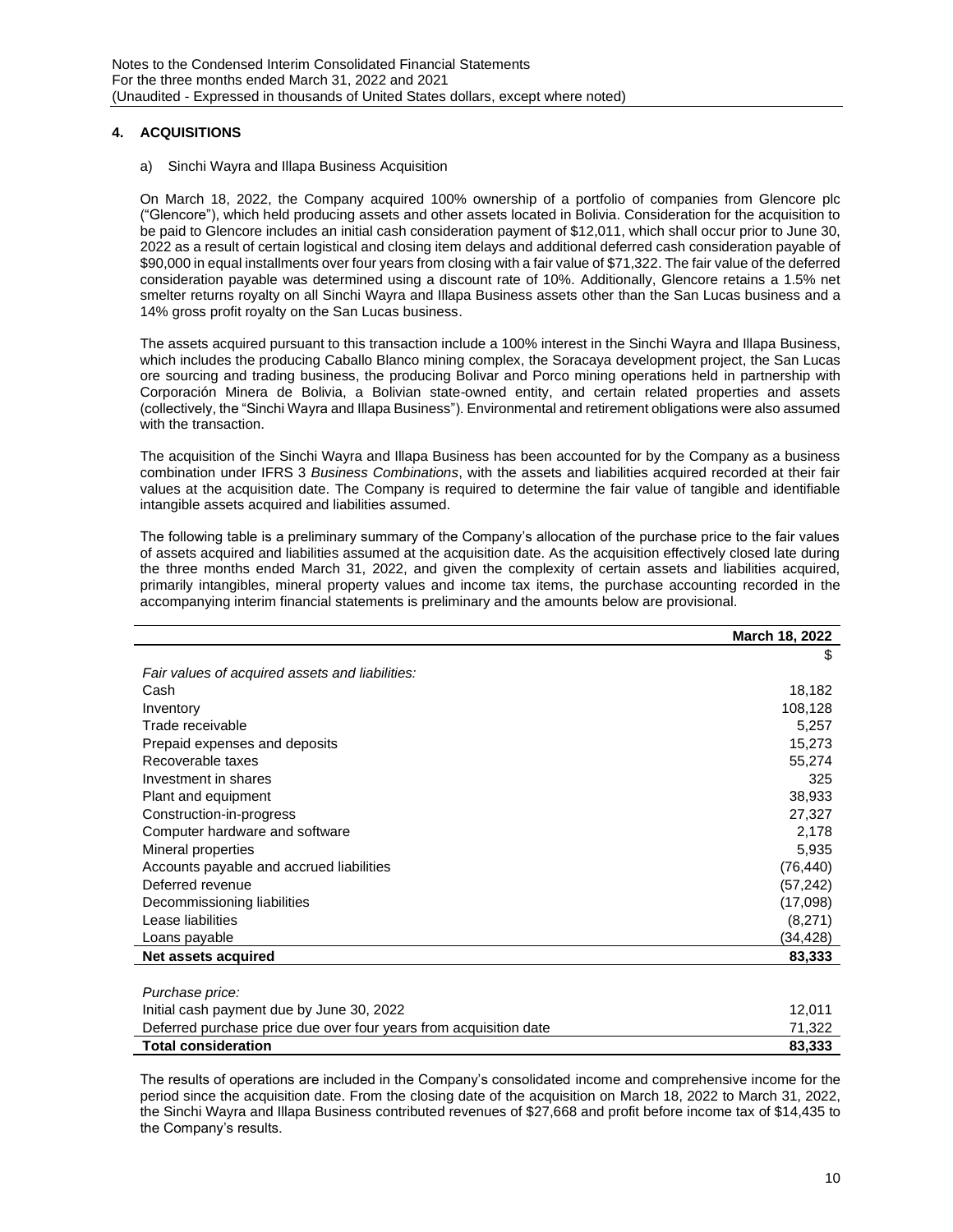If the acquisition had occurred on January 1, 2022, management estimates that revenue would have increased by \$119,301 and profit before tax would have been increased by approximately \$14,667.

Inventory comprises ore, finished concentrate, concentrate in process and various supplies.

Trade receivables comprises balances owed to the Company for sales transactions, which are expected to be collected by the Company upon final processing and settlement.

Prepaid expenses and deposits comprises amounts advanced to suppliers for construction projects as well as insurance costs and other deposits.

Recoverable taxes relates to the amount of funds the Company expects to recover related to Bolivian value added taxes recoverable. Of the balance acquired, \$21,025 is non-current as a result of the expected timing of the receipt of funds from the Bolivian tax authority over 2023 to 2025. The non-current balance is net of an \$8,000 provision for non-collection.

Investment in shares comprises the book value of private company shares located in Bolivia. The Company is not aware of any indications of adverse business conditions which would indicate the fair value is less than the carrying value.

Plant and equipment comprise various on-site equipment including the mill facility and on-site structures. Construction-in-progress comprises various investments in equipment, overhauls, installations and other mining infrastructure projects. Computer hardware and software comprises software licenses and other on-site technology. The acquired mineral property comprises 89 mining claims along with various development expenditures and infrastructure which are part part of the operating mines part of the Sinchi Wayra and Illapa Business. The Company has engaged an independent valuation firm to complete a valuation of the acquired property, plant and equipment, including the construction-in-progress and computer hardware and software, and continues to refine and finalize its purchase price allocation to the various identifiable tangible and intangible assets and allocation to goodwill (if any).

Accounts payable and accrued liabilities represents regular course vendor payables for services provided. Of the balance acquired, \$18,736 is related to state and federal income taxes payable, which is net of prepaid tax instalments of \$4,315, which were made up to the acquisition date.

Deferred revenue represents the amount of funds for which the Company's Bolivian subsidiaries have received as advance payment for concentrate shipments, which is part of the revenue process for the Sinchi Wayra and Illapa Business. The Company receives advance payments from its customer for concentrate sales prior to the concentrate being shipped to the customer and as a result does not meet revenue recognition criteria under IFRS 15 *Revenues*.

Decommissioning liabilities represent the Company's future obligation to remediate the producing mines which are part of the Sinchi Wayra and Illapa Business after the lives of these mines have expired.

Lease liabilities represent various leased equipment, vehicles and other assets. The value of the acquired right-ofuse assets to which the acquired lease liabilities are related have been fully amortized prior to the acquisition date.

Loans payable comprises a bank loan of \$9,312 and a promissory loan payable to a Bolivian brokerage house for \$25,000. The bank loan accrues interest at an annual rate of 6.0% with a capital repayment of \$5,000 due in 2022 with the balance due in 2023. The promissory loan payable accrues interest at an annual rate of 2.5% and matures on May 1, 2022. The fair value of these loans payable was determined to be equal to its carrying value as the loan is collateralized, the borrower did not breach any of the default provisions, and the lenders are unrelated third parties. Subsequent to March 31, 2022, the Company repaid the promissory loan payable in full.

In connection with this acquisition, the Company paid \$320 in cash and issued 3,077,317 common shares with a fair value of C\$0.41 per share to Big Buck Capital, S.C. ("BBC") to settle \$1,320 of fees for services provided pursuant to the terms of a consulting services agreement with BBC. In addition, the Company incurred \$943 in legal and consulting costs in order to complete the acquisition. These transaction costs of \$2,263 have been expensed in accordance with IFRS 3.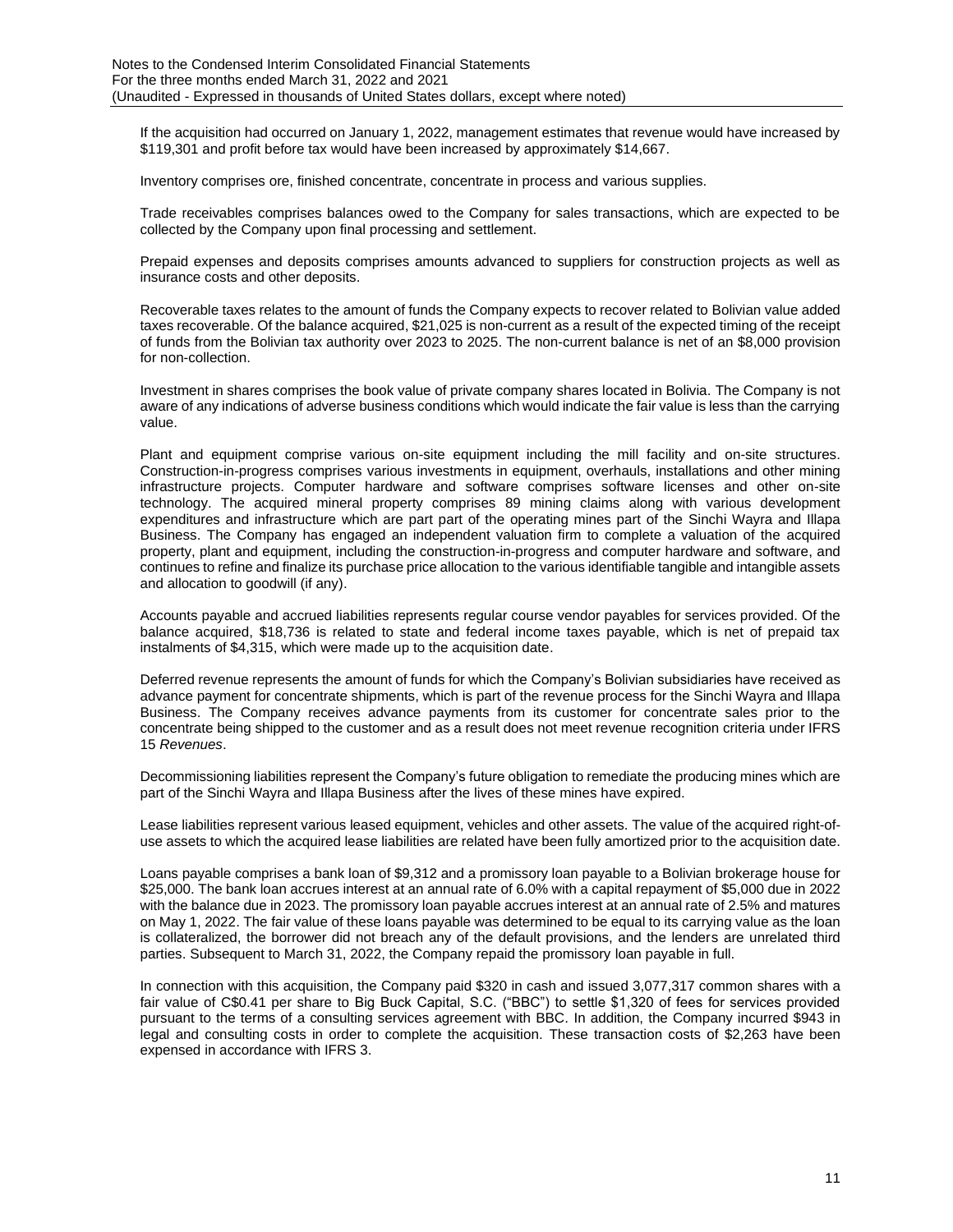### b) Zimapan Mine Acquisition

On April 23, 2021, the Company acquired 100% ownership of the Zimapan Mine (the "Zimapan Mine Acquisition") from Minera Cedros S.A. de C.V. ("Minera Cedros"). Prior to this acquisition, the Company, via its subsidiary Carrizal Mining, operated the Zimapan Mine under a lease arrangement with Minera Cedros. The Company paid cash consideration of \$20,000, which was funded in part by a loan facility with Trafigura Mexico, S.A. de C.V. (note 11) for \$15,000 and by \$5,000 from the Company's treasury. The Company also paid Minera Cedros a \$661 deferred purchase price charge in cash as a result of the acquisition closing subsequent to December 31, 2020.

The assets acquired pursuant to this transaction include the Zimapan mill facility, surface and underground infrastructure, and 34 mining claims. Environmental and retirement obligations were also assumed with the transaction.

The acquisition of the Zimapan Mine has been accounted for by the Company as a business combination under IFRS 3 *Business Combinations*, with the assets and liabilities acquired recorded at their fair values at the acquisition date. The Company is required to determine the fair value of tangible and identifiable intangible assets acquired and liabilities assumed.

The following table summarizes the fair values of assets acquired and liabilities assumed:

|                                                 | April 23, 2021 |
|-------------------------------------------------|----------------|
|                                                 | \$             |
| Fair values of acquired assets and liabilities: |                |
| Mineral property*                               | 16,051         |
| Plant and equipment                             | 7,761          |
| Property                                        | 1,713          |
| <b>Buildings</b>                                | 459            |
| Decommissioning and restoration provision       | (4,059)        |
| Accounts payable                                | (113)          |
| Deferred income tax liability                   | (1, 151)       |
| Net assets acquired                             | 20,661         |
|                                                 |                |

| Purchase price:            |        |
|----------------------------|--------|
| Cash                       | 20,000 |
| Deferred purchase price    | 661    |
| <b>Total consideration</b> | 20.661 |

\*Consists of producing and depleting mineral property of \$14,584 and non-depleting mineral property of \$1,467 which represents further exploration potential at Zimapan Mine.

The acquired mineral property comprises 34 mining claims, which include the Zimapan Mine. The fair value of the mineral property was determined with the assistance of an independent valuation firm who completed a valuation of the Zimapan mining operations, including the mining concessions, using a discounted cash flow model. The model takes into account forecasted production and sales, which is derived from a technical resource study completed by the Company in 2021. Significant assumptions used in the valuation were: silver price of \$22.80 to \$25.60 per ounce, discount rate of 19.0%, and a tax rate of 30.0%.

Plant and equipment comprise various on-site equipment including the mill facility. The fair value was determined by an independent valuation firm, which used replacement value and comparable market value of similar assets approaches as the basis for determining this fair value.

Property comprises 308 hectares of land with surface and underground infrastructure. Buildings include various on-site structures. The fair value was determined by an independent valuation firm, which reviewed similar commercial real estate transactions to determine this fair value.

The decommissioning and restoration provision represents the Company's future obligation to remediate the Zimapan Mine site after completion of the mining activities. The fair value was determined using a discounted cash flow analysis adjusted for the impacts for inflation and changes in the period-end exchange rate. Significant assumptions used in the determination of the fair value were: discount rate of 10.75%, inflation rate of 4.65%, and 7.5 years until payment of the rehabilitation costs.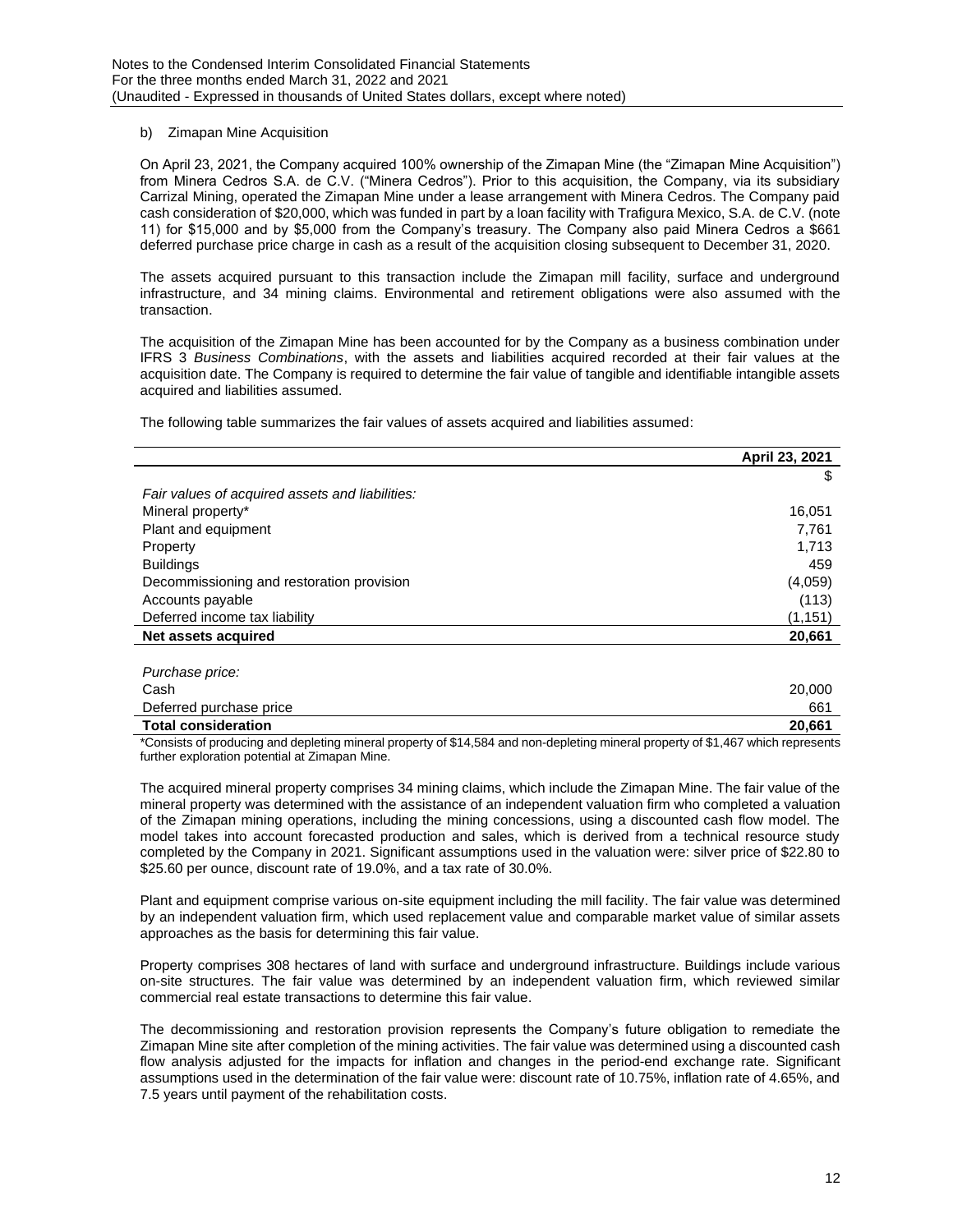Accounts payable represents lease payments the Company owes to Minera Cedros for operation of the Zimapan Mine prior to the acquisition.

The deferred income tax liability represents the amount of future income taxes that will be incurred as a result of the non-deductibility of the acquisition's purchase price for purposes of calculating a 7.5% mining tax as required per Mexican tax law.

As part of the acquisition, the Company deposited \$1,000 to Minera Cedros. As at December 31, 2021, upon completion of the acquisition, the deposit was refunded back to the Company.

## **5. MARKETABLE SECURITIES**

|                                                     | March 31,<br>2022 | December 31,<br>2021 |
|-----------------------------------------------------|-------------------|----------------------|
|                                                     |                   |                      |
| Balance, beginning of year                          | 4,102             |                      |
| Shares received on sale of the Zacatecas Properties |                   | 1,980                |
| Change in fair value                                | 369               | 2,083                |
| Foreign exchange gain                               | 129               | 39                   |
| Balance, end of period                              | 4,600             | 4.102                |

The unrealized gain on the marketable securities for the three months ended March 31, 2022 and 2021 was \$369 and \$3,070, respectively, based on the change in price of the underlying shares of Zacatecas during those respective periods. The shares of Zacatecas Silver are measured at FVTPL using Level 1 inputs (note 19). The securities owned by the Company represent a 9.47% ownership in the public company noted above.

### **6. TRADE AND OTHER RECEIVABLES**

|                          | March 31,<br>2022 | December 31,<br>2021 |
|--------------------------|-------------------|----------------------|
|                          |                   |                      |
| Trade receivables        | 14,911            | 5,278                |
| Mexican VAT recoverable  | 5,967             | 7,277                |
| Bolivian VAT recoverable | 34,274            |                      |
| Canadian GST recoverable | 61                | 27                   |
| Other receivables        | 796               | 678                  |
| Total                    | 56,009            | 13,260               |

As at March 31, 2022, in addition to the Bolivian VAT recoverable of \$34,274, the Company has recognized an additional \$21,799 (December 31, 2021 - \$nil) as non-current recoverable taxes, which are related to Bolivian VAT receivables that are expected to be collected over 2023 to 2025 as a result of normal course timing of this type of receivable. This non-current recoverable tax is net of an \$8,000 provision for non-collection.

## **7. INVENTORY**

|                                 | March 31,<br>2022 | December 31,<br>2021 |
|---------------------------------|-------------------|----------------------|
|                                 |                   | \$                   |
| Mineralized material stockpiles | 10,645            | 39                   |
| Concentrate inventory           | 72,684            | 548                  |
| Concentrate work-in-process     | 2,602             |                      |
| Supplies inventory              | 25,431            | 684                  |
| Total                           | 111,362           | 1.271                |

As part of the acquisition of the Sinchi Wayra and Illapa Business, the Company recognized supplies inventory of \$23,958 (note 4(a)), which relates to various types of supplies for the mines forming part of the Sinchi Wayra and Illapa Business in Bolivia.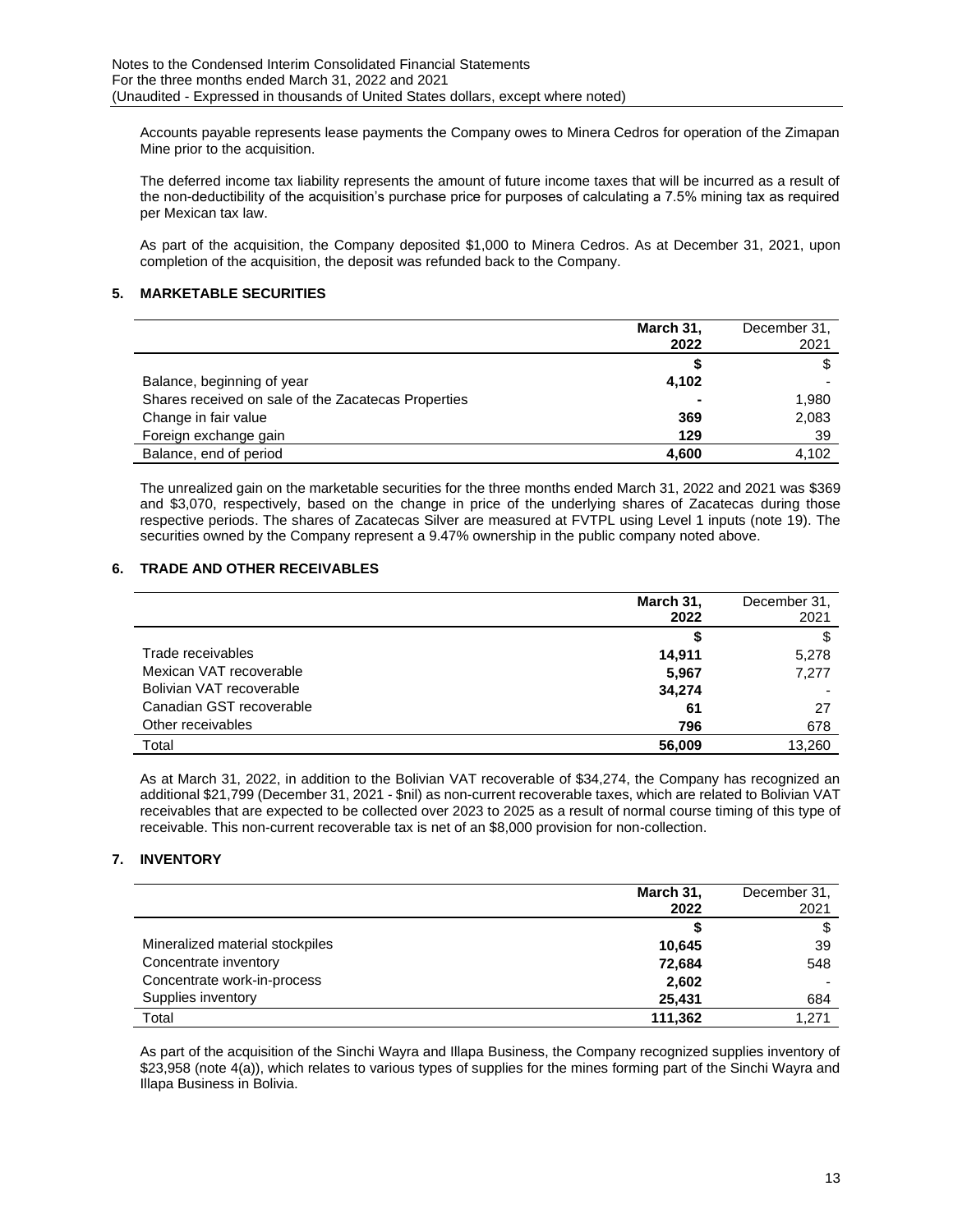## **8. PROPERTY, PLANT AND EQUIPMENT**

|                                 |                     | <b>Computer</b>  |                         |                          |              |                          |          |
|---------------------------------|---------------------|------------------|-------------------------|--------------------------|--------------|--------------------------|----------|
|                                 | <b>Property and</b> | <b>Plant and</b> | <b>Office furniture</b> |                          | hardware and | <b>Construction-</b>     |          |
|                                 | buildings           | equipment        | and equipment           | <b>Vehicles</b>          | software     | in-progress              | Total    |
|                                 | \$                  | \$               | \$                      | \$                       | \$           |                          | \$       |
| Cost                            |                     |                  |                         |                          |              |                          |          |
| Balance, December 31, 2020      | 419                 | 22,494           | 62                      | 499                      | 263          |                          | 23,737   |
| Acquisition (note 4(b))         | 2,172               | 7,761            |                         |                          |              |                          | 9,933    |
| Additions                       |                     | 1,010            | 45                      | 106                      | 151          |                          | 1,312    |
| Impairment                      |                     | (1, 840)         |                         |                          |              |                          | (1, 840) |
| Balance, December 31, 2021      | 2,591               | 29,425           | 107                     | 605                      | 414          | $\blacksquare$           | 33,142   |
| Acquisition (note 4(a))         |                     | 38,933           |                         |                          | 2,178        | 27,327                   | 68,438   |
| Additions                       | 86                  | 417              |                         | 19                       |              | 1,408                    | 1,930    |
| Transfers                       |                     | 1,383            |                         | $\overline{\phantom{a}}$ | 554          | (1, 937)                 |          |
| Balance, March 31, 2022         | 2,677               | 70,158           | 107                     | 624                      | 3,146        | 26,798                   | 103,510  |
|                                 |                     |                  |                         |                          |              |                          |          |
| <b>Accumulated depreciation</b> |                     |                  |                         |                          |              |                          |          |
| Balance, December 31, 2020      | 52                  | 8,227            | 28                      | 322                      | 203          |                          | 8,832    |
| Depreciation                    | 30                  | 1,293            | 18                      | 14                       | 22           | $\overline{\phantom{a}}$ | 1,377    |
| Balance, December 31, 2021      | 82                  | 9,520            | 46                      | 336                      | 225          | ٠                        | 10,209   |
| Depreciation                    | 275                 | 759              | 3                       | 20                       | 25           | ٠                        | 1,082    |
| Balance, March 31, 2022         | 357                 | 10,279           | 49                      | 356                      | 250          | $\blacksquare$           | 11,291   |
|                                 |                     |                  |                         |                          |              |                          |          |
| <b>Carrying amount</b>          |                     |                  |                         |                          |              |                          |          |
| Balance, December 31, 2021      | 2,509               | 19,905           | 61                      | 269                      | 189          |                          | 22,933   |
| Balance, March 31, 2022         | 2,320               | 59,879           | 58                      | 268                      | 2,896        | 26,798                   | 92,219   |

Depreciation during the three months ended March 31, 2022 was \$1,082 (2021 - \$274).

As at March 31, 2022, the Company's plant and equipment included right-of-use assets with a carrying amount of \$1,070 for leased mining equipment (December 31, 2021 - \$1,122). Depreciation on the right of use assets for the three months ended March 31, 2022 was \$53 (2021 - \$68).

On October 5, 2021, the Company announced it was placing the Rosario Mine on care and maintenance, which resulted in subsequent impairment of some related property and equipment.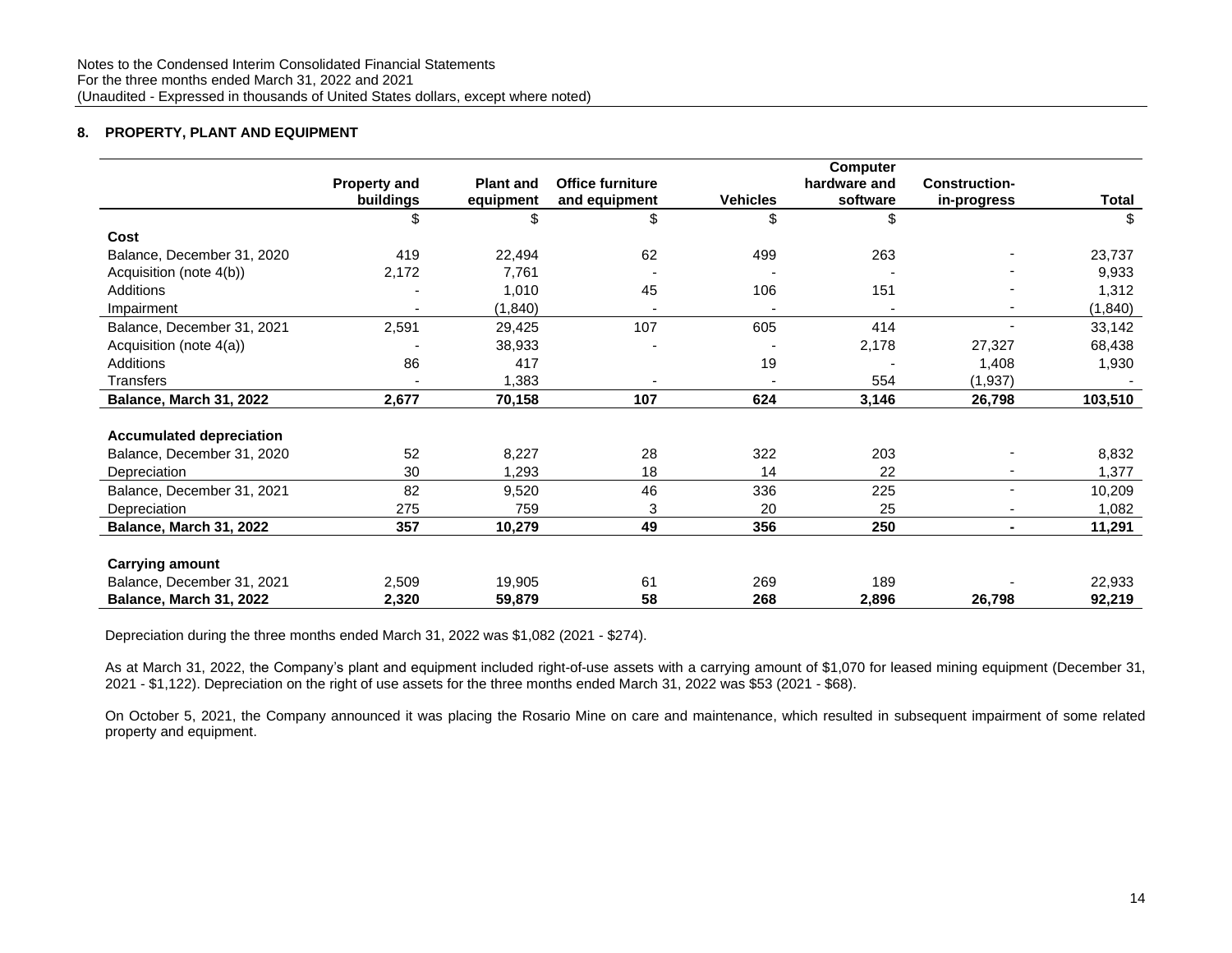### **9. MINERAL PROPERTY**

|                                                                 | March 31,<br>2022 | December 31,<br>2021 |
|-----------------------------------------------------------------|-------------------|----------------------|
|                                                                 |                   |                      |
| Balance, beginning of year                                      | 15,854            |                      |
| Acquisition of the Zimapan Mine (note 4(b))                     |                   | 16.051               |
| Acquisition of the Sinchi Wayra and Illapa Business (note 4(a)) | 5,935             |                      |
| Mine development expenditures                                   | 2,645             | 2,286                |
| Change in decommissioning and restoration costs (note 13)       |                   | 277                  |
| Depletion                                                       | (1,050)           | (2,760)              |
| Balance, end of period                                          | 23,384            | 15,854               |

As part of the Zimapan Mine Acquisition, the Company acquired producing and depleting property with a calculated fair value of \$14,584 and non-depleting mineral property of \$1,467, which represents further exploration potential at the Zimapan Mine. As at March 31, 2022, no impairment indicators relating to the mineral property were identified.

### **10. ACCOUNTS PAYABLE AND ACCRUED LIABILITIES**

|                                   | March 31,<br>2022 | December 31,<br>2021 |
|-----------------------------------|-------------------|----------------------|
|                                   |                   |                      |
| Trade payables (note $4(a)$ )     | 88,678            | 25,729               |
| Taxes payable (note 4(a))         | 26,584            | 7.270                |
| Consideration payable (note 4(a)) | 12,011            |                      |
| Accrued liabilities               | 3,977             | 3,889                |
| Total                             | 131.250           | 36.888               |

As at March 31, 2022, the consideration payable of \$12,011 relates to the initial cash payment due to Glencore pursuant to the acquisition of the Sinchi Wayra and Illapa Business. As a result of certain logistical and closing item delays, this amount is due by June 30, 2022.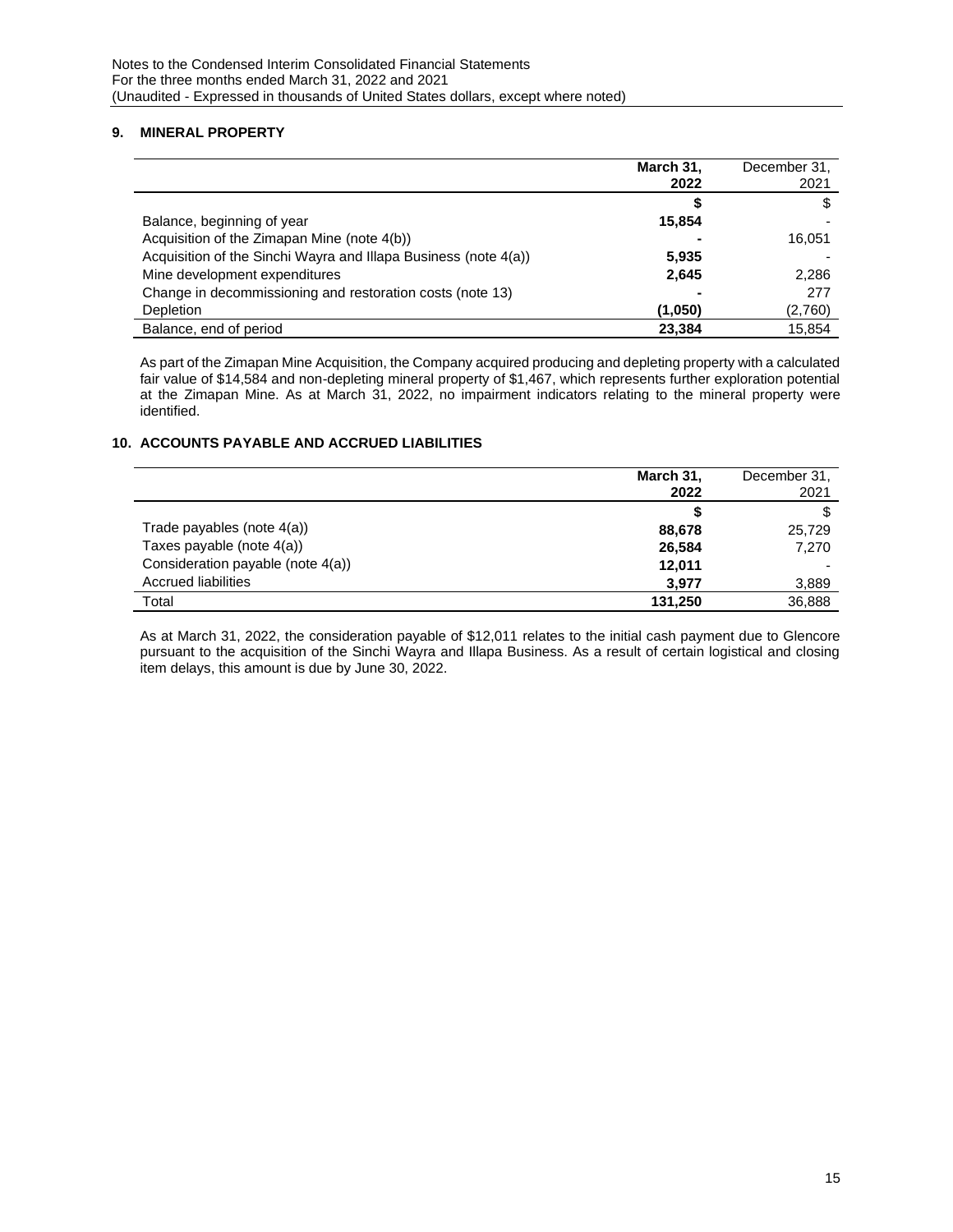## **11. LOANS PAYABLE**

|                                         |                  |             | <b>Promissory</b> |                |                 |         |                 |           |
|-----------------------------------------|------------------|-------------|-------------------|----------------|-----------------|---------|-----------------|-----------|
|                                         | <b>Trafigura</b> | <b>Bank</b> | loan payable      | <b>MineCo</b>  | <b>Muutrade</b> | Kampala | <b>FF Swaps</b> | Total     |
|                                         | \$               | \$          | \$                | \$             |                 | \$      |                 | \$        |
| Balance, December 31, 2020              | 2,677            |             |                   | 3,106          | 350             | 50      | 104             | 6,287     |
| Proceeds advanced (a)                   | 17,616           |             |                   |                |                 | 280     |                 | 17,896    |
| Repayments of loans                     |                  |             |                   |                |                 |         |                 |           |
| payable (a)                             | (2,616)          |             |                   |                |                 |         |                 | (2,616)   |
| Equity component representing           |                  |             |                   |                |                 |         |                 |           |
| warrants issued (a)                     | (3,821)          |             |                   |                |                 |         |                 | (3,821)   |
| Carrying charges and restructuring fees |                  |             |                   | 564            | 34              | 17      |                 | 615       |
| Accretion                               | 1,152            |             |                   |                |                 |         |                 | 1,152     |
| Interest expense                        | 818              |             |                   | 158            |                 |         |                 | 976       |
| Repayment with shares (b)               |                  |             |                   | (3, 545)       |                 |         |                 | (3, 545)  |
| Repayment with cash                     | (3,828)          |             |                   | (283)          | (384)           | (347)   | (104)           | (4,946)   |
| Balance, December 31, 2021              | 11,998           |             |                   |                |                 |         |                 | 11,998    |
| Less: Current portion                   | (4, 832)         |             |                   |                |                 |         |                 | (4, 832)  |
| Non-current portion                     | 7,166            |             |                   | $\blacksquare$ |                 |         |                 | 7,166     |
|                                         |                  |             |                   |                |                 |         |                 |           |
| Balance, December 31, 2021              | 11,998           |             |                   |                |                 |         |                 | 11,998    |
| Acquisition (note 4(a))                 |                  | 9,428       | 25,000            |                |                 |         |                 | 34,428    |
| Accretion                               | 394              | 500         |                   |                |                 |         |                 | 894       |
| Interest expense                        | 245              |             | 24                |                |                 |         |                 | 269       |
| Repayment with cash                     | (1, 457)         | (616)       |                   |                |                 |         |                 | (2,073)   |
| Balance, March 31, 2022                 | 11,180           | 9,312       | 25,024            |                |                 |         |                 | 45,516    |
| <b>Less: Current portion</b>            | (4, 913)         | (5,000)     | (25, 024)         | Ξ.             |                 |         |                 | (34, 937) |
| <b>Non-current portion</b>              | 6,267            | 4,312       |                   | Ξ.             | $\blacksquare$  |         |                 | 10,579    |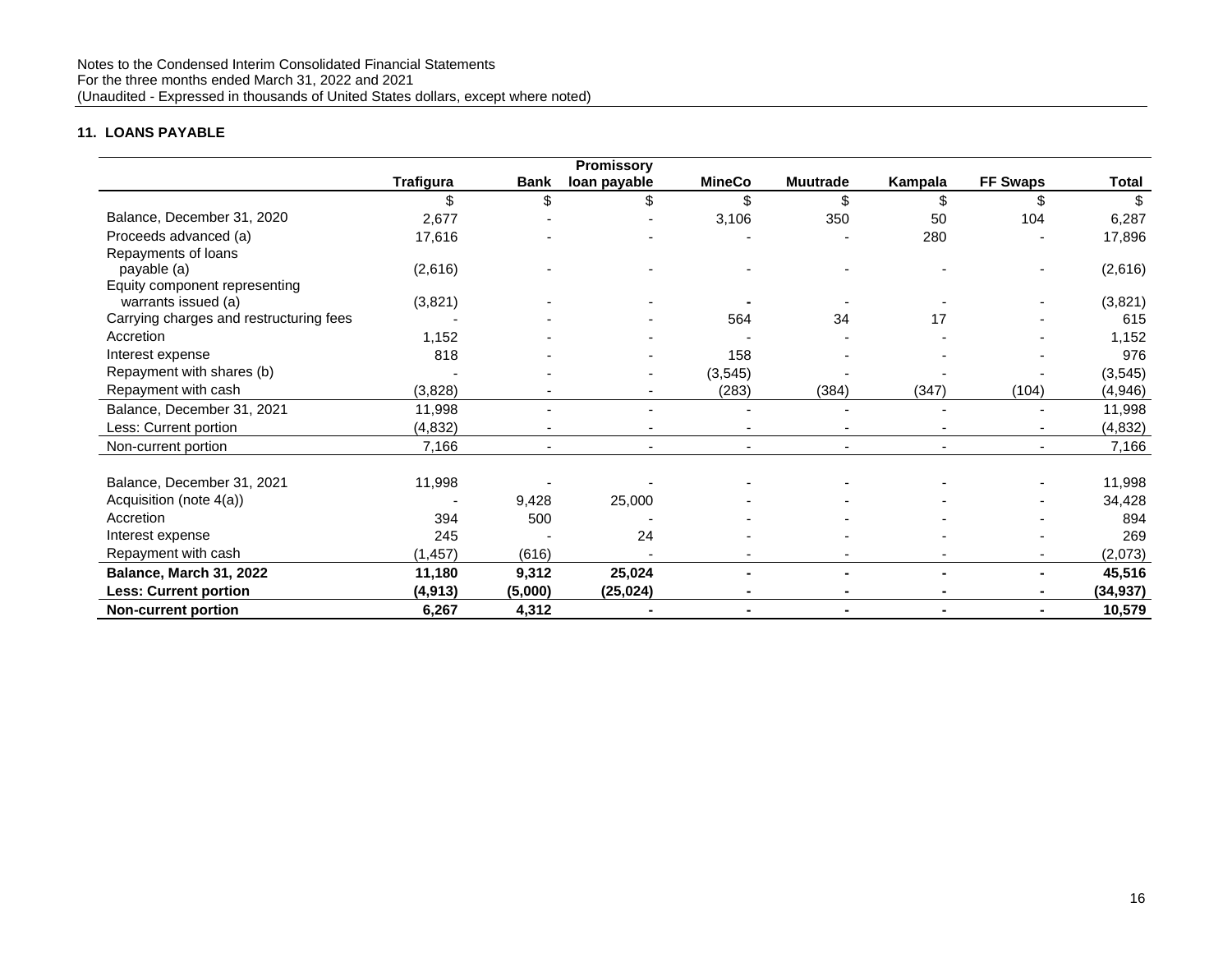### a) Trafigura loan facility

On April 23, 2021, in connection with the Zimapan Mine Acquisition (note 4(b)), Trafigura Mexico, S.A. de C.V. ("Trafigura") loaned the Company \$17,616 under a new loan facility ("Trafigura Loan Facility"), which included the recapitalization of \$2,616 of indebtedness outstanding under a prior loan facility held with Trafigura since 2019, in addition to the new \$15,000 loan amount. The Trafigura Loan Facility is for a period of 42 months at an annual interest rate of three-month LIBOR + 6.5% (approximately 6.83% as at March 31, 2022), repayable in monthly installments of principal plus accrued interest for the respective period.

The Trafigura Loan Facility is secured by a first charge over all Zimapan Mine assets and all other material assets owned by the Company and its Mexican subsidiaries. In addition, the Company issued to Trafigura 28,000,000 warrants ("Trafigura Warrants"), each Trafigura Warrant exercisable into a Santacruz common share at C\$0.395 per share, expiring April 24, 2022 with respect to 7,280,000 of the Trafigura Warrants and expiring October 24, 2024 with respect to the remaining 20,720,000 Trafigura Warrants. Subsequent to the period, the remaining 5,280,000 of the Trafigura Warrants expiring April 24, 2022 were exercised for gross proceeds to the Company of \$1,665 (C\$2,085) (note 21).

The Trafigura Loan Facility was initially measured at a fair value of \$13,795, which has been classified as a financial liability, and is subsequently measured at amortized cost, which is being accreted to the principal amount over the term of the Trafigura Loan Facility at an effective interest rate of 21.66%. The fair value of the Trafigura Warrants at the time of issuance was determined to be \$3,821, being the residual amount of the total Trafigura Loan Facility after deducting its fair value.

Pursuant to the Trafigura Loan Facility, Trafigura will have the right to offset payments owing by Trafigura to Carrizal Mining and/or its affiliates under existing commodity purchase and sale agreements against payments owing by Carrizal Mining to Trafigura under the Trafigura Loan Facility.

b) Repayment with shares

During the year ended December 31, 2021, the Company settled an outstanding loan balance of \$3,828 by way of the issuance of 9,907,530 common share of the Company with a fair value of \$3,545 and a cash payment of \$283.

## **12. LEASE LIABILITY**

The Company entered into certain mining equipment leases with an interest rate between 6.5% and 10.5% per annum. The outstanding balances of the Company's mining equipment leases as at March 31, 2022 and December 31, 2021 are as follows:

|                              | March 31, | December 31, |
|------------------------------|-----------|--------------|
|                              | 2022      | 2021         |
|                              |           | S            |
| Balance, beginning of year   | 342       | 469          |
| Acquisition (note 4(a))      | 8,271     |              |
| Finance costs                |           | 40           |
| Lease payments               | (182)     | (165)        |
| Foreign exchange loss (gain) |           | (2)          |
| Balance, end of period       | 8,439     | 342          |
| Less: Current portion        | (5,645)   | (175)        |
| Non-current portion          | 2,794     | 167          |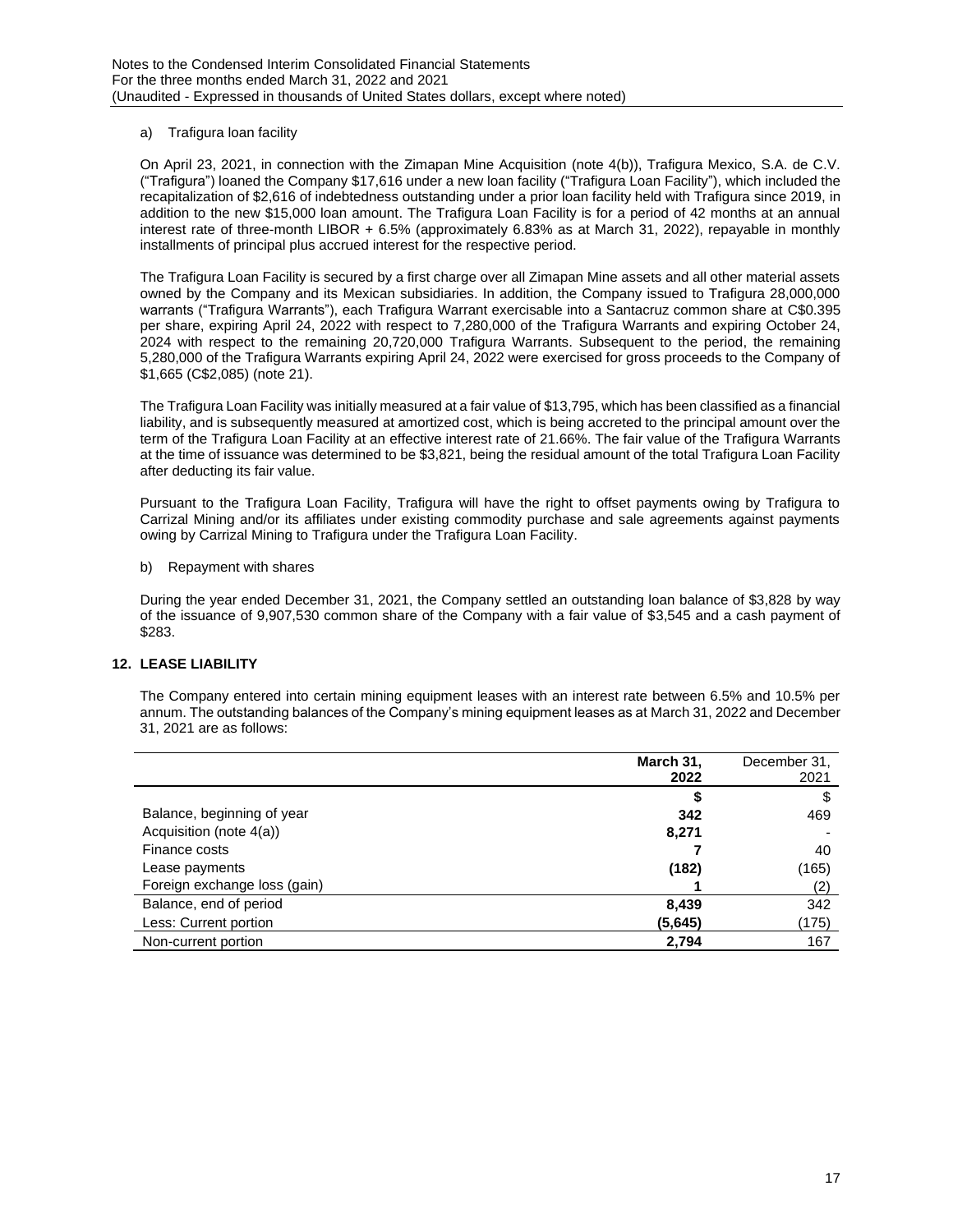The following is a schedule of the Company's future minimum lease payments related to the equipment under finance lease:

|                                               | March 31, |
|-----------------------------------------------|-----------|
|                                               | 2022      |
|                                               |           |
| 2022                                          | 8,253     |
| 2023                                          | 9,631     |
| 2024                                          | 9,587     |
| 2025                                          | 9,498     |
| Total future minimum lease payments           | 36,969    |
| Effects of discounting                        | (28, 530) |
| Total present value of minimum lease payments | 8,439     |
| Less: Current portion                         | (5,645)   |
| Non-current portion                           | 2,794     |

## **13. DECOMMISSIONING AND RESTORATION PROVISION**

The discounted liabilities for each of the Company's decommissioning and restoration provisions are as follows:

|                            |                        |                    |                        | <b>Sinchi</b><br>Wayra and |        |
|----------------------------|------------------------|--------------------|------------------------|----------------------------|--------|
|                            | Rosario <sup>(a)</sup> | <b>Veta Grande</b> | Zimapan <sup>(b)</sup> | Illapa <sup>(c)</sup>      | Total  |
|                            | \$                     | \$                 | \$                     |                            |        |
| Balance, December 31, 2020 | 1.203                  | 345                |                        |                            | 1,548  |
| Acquisition (note 4(b))    |                        |                    | 4,059                  |                            | 4,059  |
| Change in estimate         | 854                    |                    | 277                    |                            | 1.131  |
| Accretion                  | 40                     |                    | 436                    |                            | 476    |
| Foreign exchange gain      | (38)                   |                    | (461)                  |                            | (499)  |
| Balance, December 31, 2021 | 2,059                  | 345                | 4,311                  |                            | 6.715  |
| Acquisition (note 4(a))    |                        |                    |                        | 17.098                     | 17,098 |
| Accretion                  |                        |                    | 179                    |                            | 179    |
| Foreign exchange loss      | 61                     |                    | 131                    |                            | 192    |
| Balance, March 31, 2022    | 2.120                  | 345                | 4.621                  | 17,098                     | 24.184 |

### a) Rosario Mine

In October 2021, the Company announced the Rosario Mine had been placed on care and maintenance and was subsequently sold during the year ended December 31, 2021.

### b) Zimapan Mine

The undiscounted amount of estimated cash flows required to settle the decommissioning and reclamation costs at the Zimapan Mine at the end of mine life was estimated to be \$6,674 as at March 31, 2022.

The key assumptions on which the provision estimates were based as at March 31, 2022 are as follows:

- Expected timing of the cash flows is based on the estimated useful life of the Zimapan Mine. The majority of the expenditures are expected to occur in 2028, which is the currently anticipated closure date;
- The inflation rate used is 4.65%, based on realized inflation in Mexico; and
- The discount rate used is 10.75%.
- c) Sinchi Wayra and Illapa Business

The undiscounted amount of estimated cash flows required to settle the decommissioning and reclamation costs of the producing mines forming part of the Sinchi Wayra and Illapa Business at the end of those mines' lives was estimated to be \$41,858 as at March 31, 2022.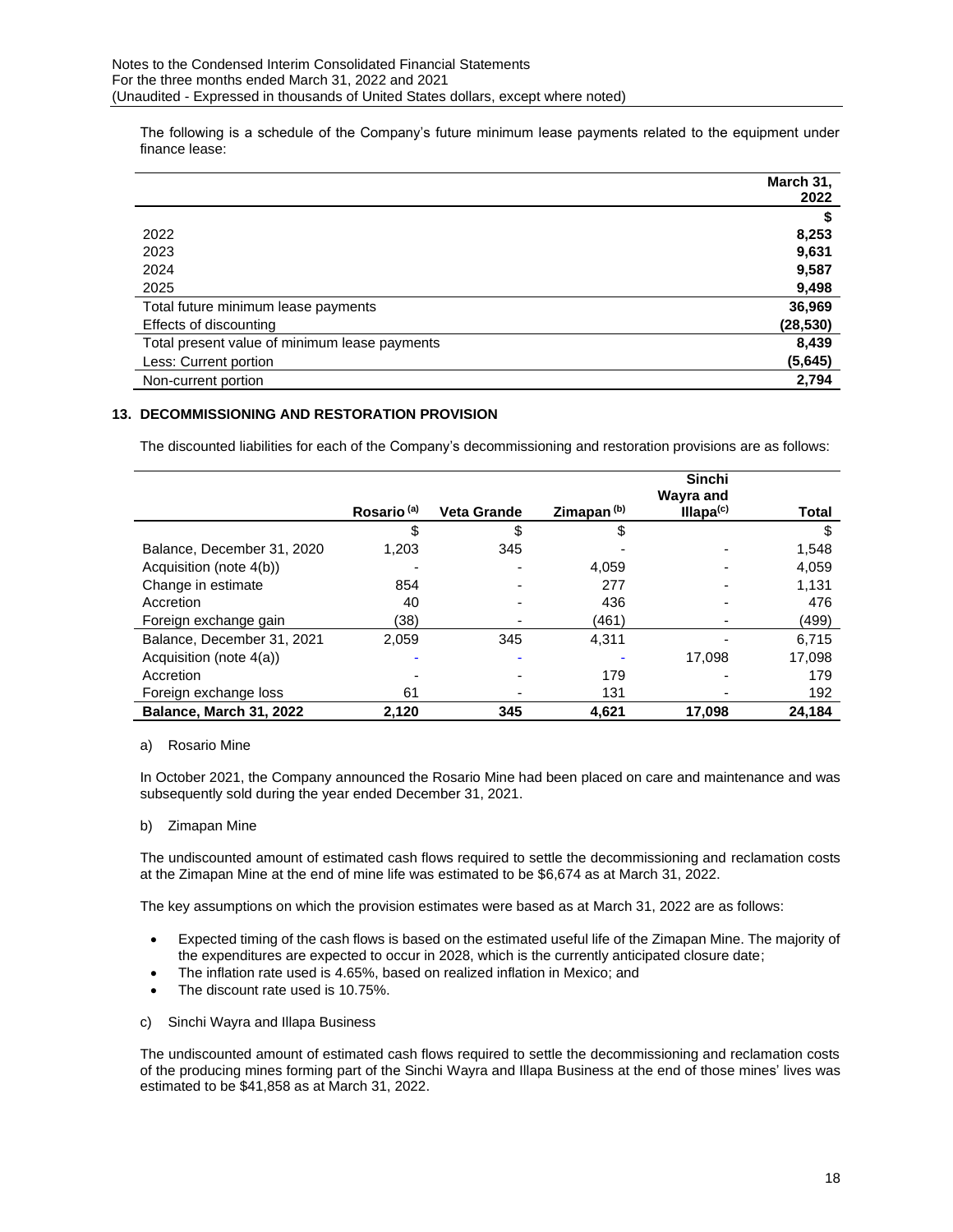The key assumptions on which the provision estimates were based as at March 31, 2022 are as follows:

- Expected timing of the cash flows is based on the estimated useful life of the mines forming part of the Sinchi Wayra and Illapa Business. The majority of the expenditures are expected to occur between 2029 and 2040, which is based on the currently anticipated closure dates of the mines;
- The inflation rate used is 0.67%, based on realized inflation in Bolivia; and
- The discount rate used is 10.0%.

## **14. DEFERRED CONSIDERATION PAYABLE**

|                            | March 31,<br>2022 | December 31.<br>2021     |
|----------------------------|-------------------|--------------------------|
|                            |                   | S                        |
| Balance, beginning of year |                   |                          |
| Acquisition (note 4(a))    | 71,322            |                          |
| Accretion                  | 73                | -                        |
| Balance, end of period     | 71,395            | $\overline{\phantom{0}}$ |

As part of the acquisition of the Sinchi Wayra and Illapa Business, the Company owes to Glencore deferred purchase consideration payable of \$90,000. The fair value of \$71,322 on initial recognition was determined using a discount rate of 10% applied to each of the four scheduled annual payments of \$22,500 pursuant to the acquisition agreement.

## **15. SHARE CAPITAL**

a) Authorized share capital

The Company is authorized to issue an unlimited number of common shares without par value.

b) Issued - share capital

During the three months ended March 31, 2022, the Company had the following share capital transactions:

- The Company issued 2,025,000 shares from the exercise of warrants for proceeds of \$637 and 10,000 shares from the exercise of options for proceeds of \$1. The \$1 fair value attributed to the options exercised was reclassified from reserves to share capital.
- The Company issued 3,077,317 shares with a fair value of \$0.32 (C\$0.41) to a third-party finder pursuant to the acquisition of the Sinchi Wayra and Illapa Business (note 4(a)).

During the year ended December 31, 2021, the Company had the following share capital transactions:

- On April 13, 2021, the Company completed a non-brokered private placement of 46,980,000 units ("2021 Units") for gross proceeds of \$11,228 (C\$14,094). Each 2021 Unit consists of one common share of the Company and one non-transferable common share purchase warrant ("2021 Warrant"). Each 2021 Warrant entitles the holder to acquire one common share of the Company at a price of C\$0.45 until April 13, 2024, expiring thereafter. In consideration for their services, the Company paid to certain finders cash finder's fees of \$572 and issued 1,671,961 finders' warrants having the same terms as the 2021 Warrants.
- The Company issued 9,939,253 shares from the exercise of warrants for proceeds of \$1,882 and 1,359,300 shares from the exercise of options for proceeds of \$193. The \$126 fair value attributed to the options exercised was reclassified from reserves to share capital.
- On July 15, 2021, the Company issued 10,342,604 shares with a fair value of \$3,701 pursuant to the settlement of accounts payable and loans payable.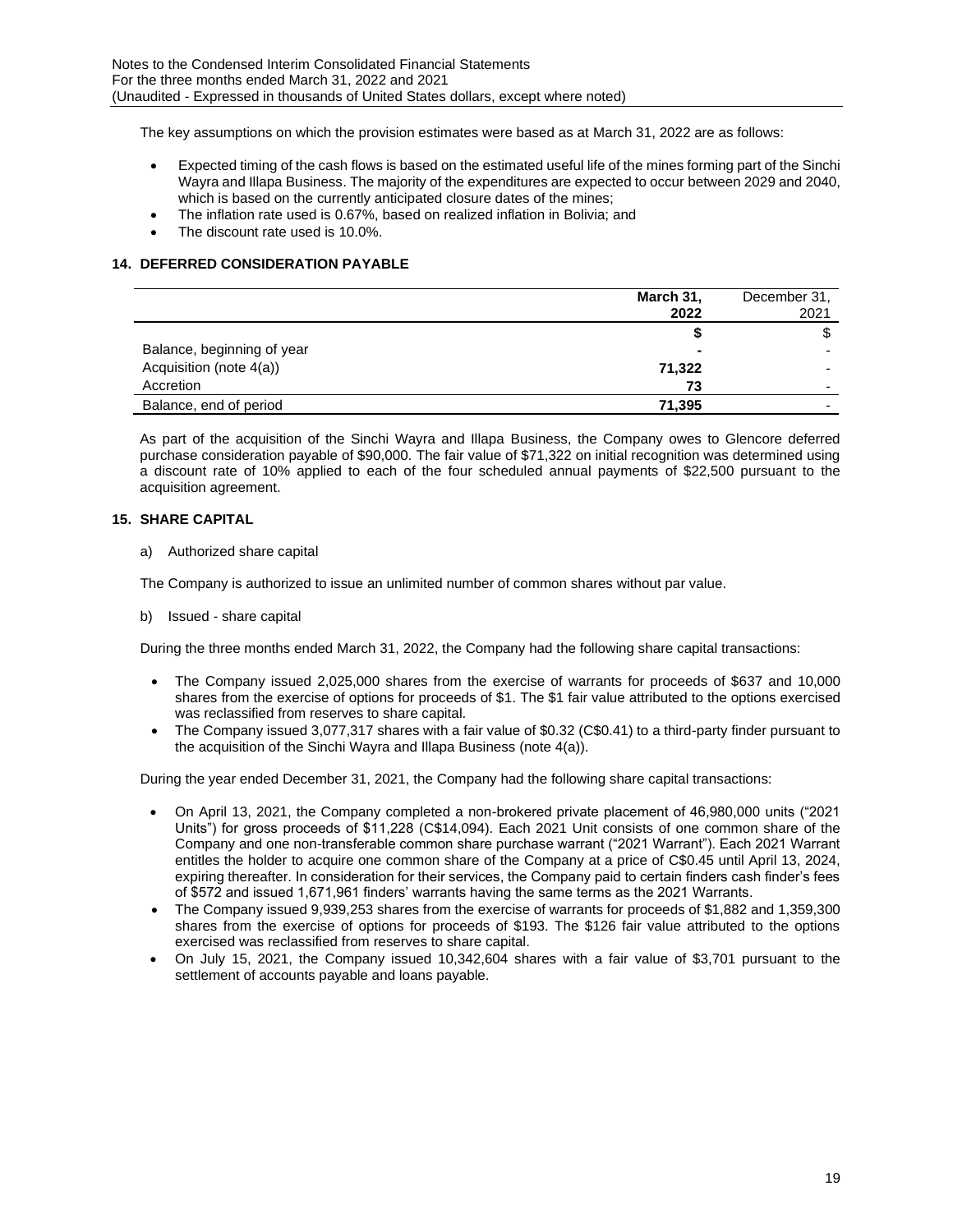### c) Stock options and warrants reserve

|                                                     | <b>Stock options</b> | <b>Warrants</b> | <b>Total</b> |
|-----------------------------------------------------|----------------------|-----------------|--------------|
|                                                     |                      |                 |              |
| Balance, December 31, 2020                          | 5.015                | 2.027           | 7,042        |
| Share-based compensation                            | 3,363                |                 | 3,363        |
| Exercise of options and warrants                    | (126)                |                 | (126)        |
| Warrants issued as part of private placement        |                      | 243             | 243          |
| Warrants issued as part of Trafigura loan (note 11) |                      | 3,821           | 3,821        |
| Balance, December 31, 2021                          | 8,252                | 6.091           | 14,343       |
| Share-based compensation                            | 439                  |                 | 439          |
| Exercise of options and warrants                    |                      |                 |              |
| Balance, March 31, 2022                             | 8,690                | 6.091           | 14.781       |

### d) Stock options

The Company established a stock option plan (the "Plan") for the benefit of full-time and part-time employees, officers, directors, and consultants of the Company and its affiliates. The maximum number of shares available under the Plan is limited to 10% of the issued common shares. Options granted under the Plan have a maximum term of ten years and the vesting provisions of options granted are at the discretion of the Board.

The following is a summary of the Company's stock options for the three months ended March 31, 2022 and December 31, 2021:

|                            | Number of<br>stock options | Weighted<br>average<br>exercise price |
|----------------------------|----------------------------|---------------------------------------|
|                            | #                          | C\$                                   |
| Balance, December 31, 2020 | 7,113,700                  | 0.18                                  |
| Granted                    | 16,250,000                 | 0.47                                  |
| Exercised                  | (1,359,300)                | 0.18                                  |
| Expired                    | (280,000)                  | 0.18                                  |
| Balance, December 31, 2021 | 21,724,400                 | 0.40                                  |
| Exercised                  | (10,000)                   | 0.18                                  |
| Balance, March 31, 2022    | 21,714,400                 | 0.40                                  |

As at March 31, 2022, the Company had the following stock options outstanding:

| Date of expiry | Number of<br>options<br>outstanding | Number of<br>options<br>exercisable | Weighted<br>average<br>exercise price | Weighted<br>average<br>remaining years |
|----------------|-------------------------------------|-------------------------------------|---------------------------------------|----------------------------------------|
|                | #                                   | #                                   | C\$                                   | Years                                  |
| August 6, 2024 | 5,464,400                           | 5,464,400                           | 0.18                                  | 2.35                                   |
| May 7, 2026    | 16,250,000                          | 8,125,000                           | 0.47                                  | 4.10                                   |
|                | 21,714,400                          | 13,589,400                          | 0.40                                  | 3.66                                   |

The weighted average assumptions used in the Black-Scholes option pricing model for the three months ended March 31, 2022 and 2021 were as follows:

|                            | 2022 | 2021       |
|----------------------------|------|------------|
| Risk-free rate             |      | 1.20%      |
| Expected life              |      | 5.00 years |
| <b>Expected volatility</b> |      | 80.83%     |
| Dividend yield             |      | $0.00\%$   |

During the three months ended March 31, 2022, the weighted average share price on the date of exercise of the stock options was C\$0.51 per share (2021 - C\$0.39).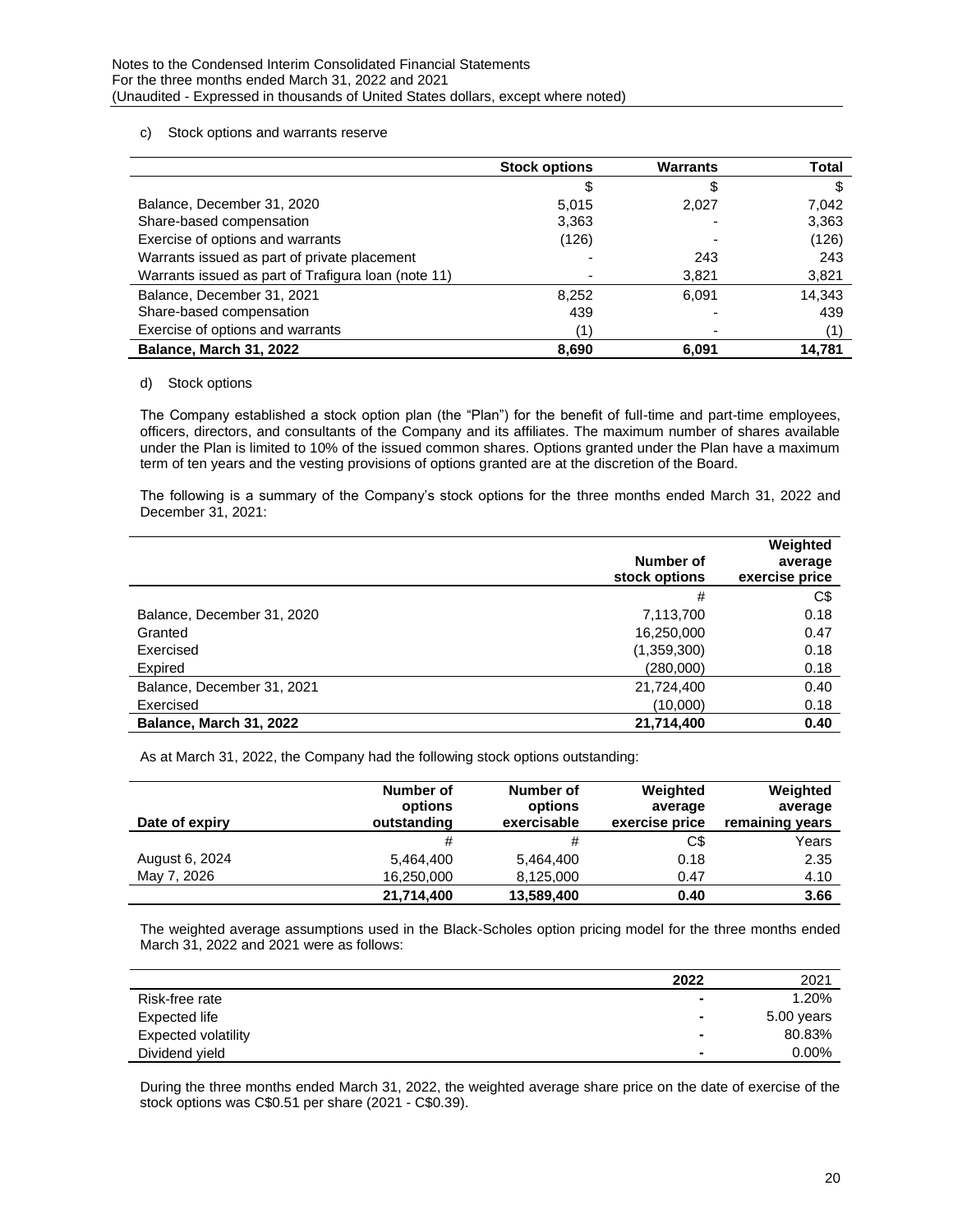### e) Warrants

The following is a summary of the Company's warrants for the three months ended March 31, 2022 and the year ended December 31, 2021:

|                                            | Number of<br>warrants | Weighted<br>average<br>exercise price |
|--------------------------------------------|-----------------------|---------------------------------------|
|                                            | #                     | C\$                                   |
| Balance, December 31, 2020                 | 53,613,510            | 0.29                                  |
| Issued - private placement                 | 46,980,000            | 0.45                                  |
| Issued - finders' warrants                 | 1,671,961             | 0.45                                  |
| Issued - Trafigura Loan Facility (note 11) | 28,000,000            | 0.40                                  |
| Exercised                                  | (9,939,253)           | 0.23                                  |
| Balance, December 31, 2021                 | 120,326,218           | 0.38                                  |
| Exercised                                  | (2,025,000)           | 0.38                                  |
| Balance, March 31, 2022                    | 118,301,218           | 0.38                                  |

As at March 31, 2022, the Company had the following warrants outstanding:

| Date of expiry   | Number of<br>warrants | Weighted<br>average<br>exercise price | Weighted<br>average<br>remaining years |
|------------------|-----------------------|---------------------------------------|----------------------------------------|
|                  | #                     | C\$                                   | Years                                  |
| April 24, 2022   | 5,280,000             | 0.40                                  | 0.07                                   |
| October 7, 2023  | 30,177,205            | 0.30                                  | 1.52                                   |
| October 15, 2023 | 13,472,052            | 0.30                                  | 1.54                                   |
| April 12, 2024   | 48,651,961            | 0.45                                  | 2.04                                   |
| October 24, 2024 | 20,720,000            | 0.40                                  | 2.57                                   |
|                  | 118.301.218           | 0.38                                  | 1.85                                   |

Subsequent to the period, 5,280,000 of the Trafigura Warrants expiring April 24, 2022 were exercised for gross proceeds to the Company of \$1,665 (C\$2,085) (note 21).

The weighted average assumptions used in the Black-Scholes option pricing model for the three months ended March 31, 2022 and 2021 were as follows:

|                            | 2022           | 2021              |
|----------------------------|----------------|-------------------|
| Risk-free rate             | $\blacksquare$ | $0.24\% - 1.37\%$ |
| Expected life              | $\blacksquare$ | 1-3 years         |
| <b>Expected volatility</b> | $\blacksquare$ | 84.76%-89.48%     |
| Dividend yield             | $\blacksquare$ | $0.00\%$          |

### **16. COSTS BY NATURE**

a) Cost of sales

|                            | Three months ended March 31, |       |  |
|----------------------------|------------------------------|-------|--|
|                            | 2022                         | 2021  |  |
|                            |                              |       |  |
| Direct production costs    | 21,430                       | 8,713 |  |
| Depreciation and depletion | 2.130                        | 274   |  |
| Total                      | 23,560                       | 8,987 |  |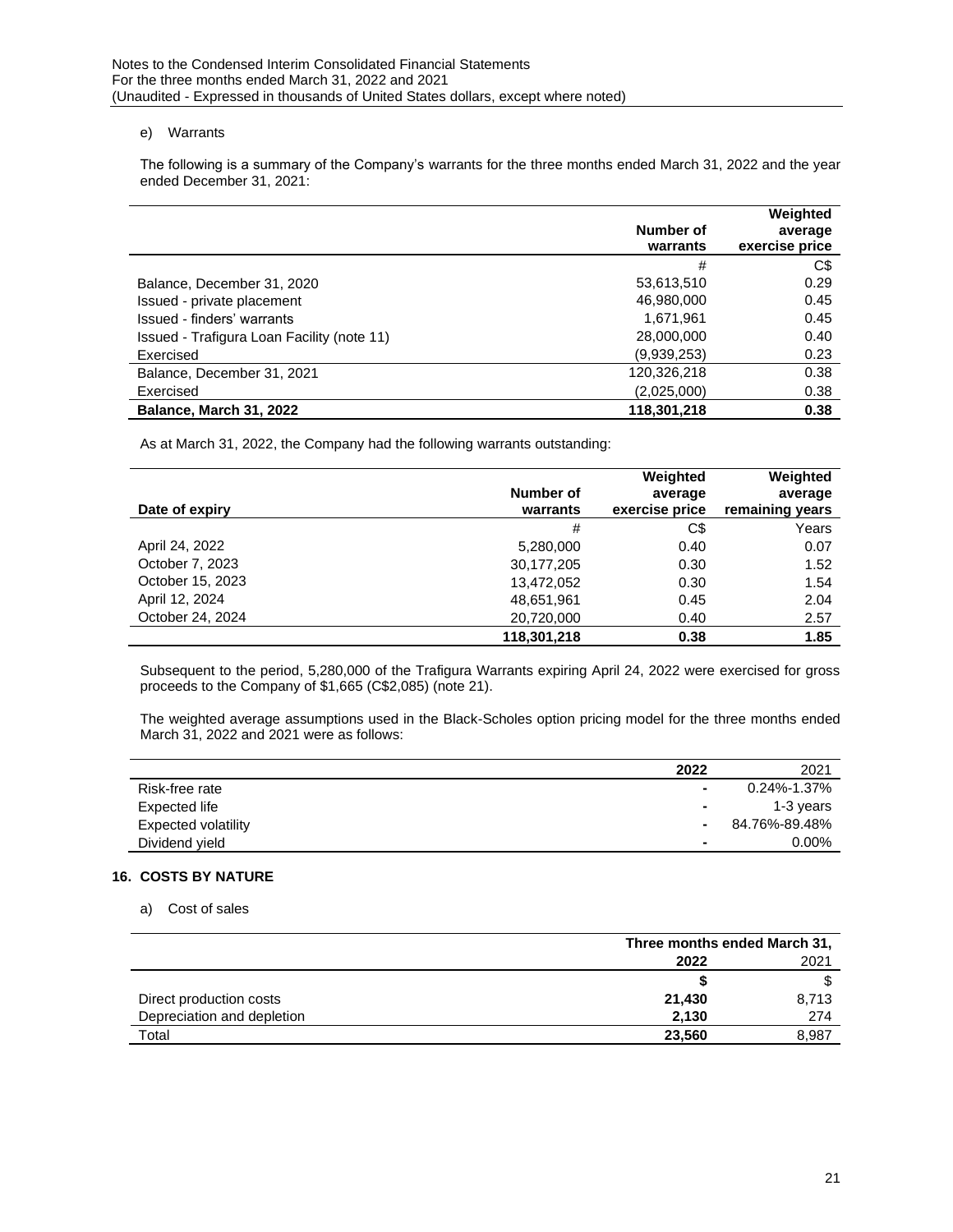### b) Operating expenses

|                                           | Three months ended March 31, |       |  |
|-------------------------------------------|------------------------------|-------|--|
|                                           | 2022                         | 2021  |  |
|                                           | \$                           | \$    |  |
| Administrative                            | 862                          | 398   |  |
| Management and consulting fees            | 230                          | 30    |  |
| Other                                     | 10                           | 3     |  |
| Penalties and inflation charges           | 36                           |       |  |
| Professional fees                         | 647                          | 1,200 |  |
| Salaries and benefits                     | 2,426                        | 235   |  |
| Share-based compensation (note 15(d), 17) | 439                          | 30    |  |
| Shareholder communications                | 137                          | 81    |  |
| Shipping                                  | 731                          | 370   |  |
| Transfer agent and filing fees            | 25                           | 42    |  |
| Travel                                    | 11                           |       |  |
| Total                                     | 5,554                        | 2,390 |  |

## c) Finance (expense) income

|                                                                 | Three months ended March 31, |       |
|-----------------------------------------------------------------|------------------------------|-------|
|                                                                 | 2022                         | 2021  |
|                                                                 |                              | S     |
| Accretion of decommissioning provisions                         | (179)                        | (10)  |
| Accretion of loans payable                                      | (394)                        |       |
| Accretion of deferred consideration payable                     | (73)                         |       |
| Finance charge on leases                                        |                              | (10)  |
| Interest expense, carrying charges and finance charges on loans |                              |       |
| payable                                                         | (313)                        | (286) |
| Interest income                                                 | 70                           |       |
| IVA recovery inflationary gain                                  |                              | 636   |
| Other income                                                    | 66                           |       |
| Total                                                           | (823)                        | 337   |

## **17. RELATED PARTY TRANSACTIONS AND KEY MANAGEMENT COMPENSATION**

|                                | Three months ended March 31, |     |  |
|--------------------------------|------------------------------|-----|--|
|                                | 2021<br>2022                 |     |  |
|                                |                              |     |  |
| Management and consulting fees | 131                          | 105 |  |
| Share-based compensation       | 329                          | 26  |  |
| Total                          | 460                          | 131 |  |

Of the \$131 in management and consulting fees incurred with related parties during the three months ended March 31, 2022, \$26 was related to directors' fees and \$105 was related to management fees.

As at March 31, 2022, directors and officers or their related companies were owed \$26 (December 31, 2021 - \$26) in respect of the services rendered. These are non-interest bearing with standard payment terms.

A total of \$38 of the leases payable remains outstanding as at March 31, 2022 (December 31, 2021 - \$38) and are owed to a company owned by the Executive Chairman of the Company.

Key management includes directors of the Company, the Chief Executive Officer and the Executive Chairman. Other than the amounts disclosed above, there was no other compensation paid or payable to key management for employee services for the reported periods.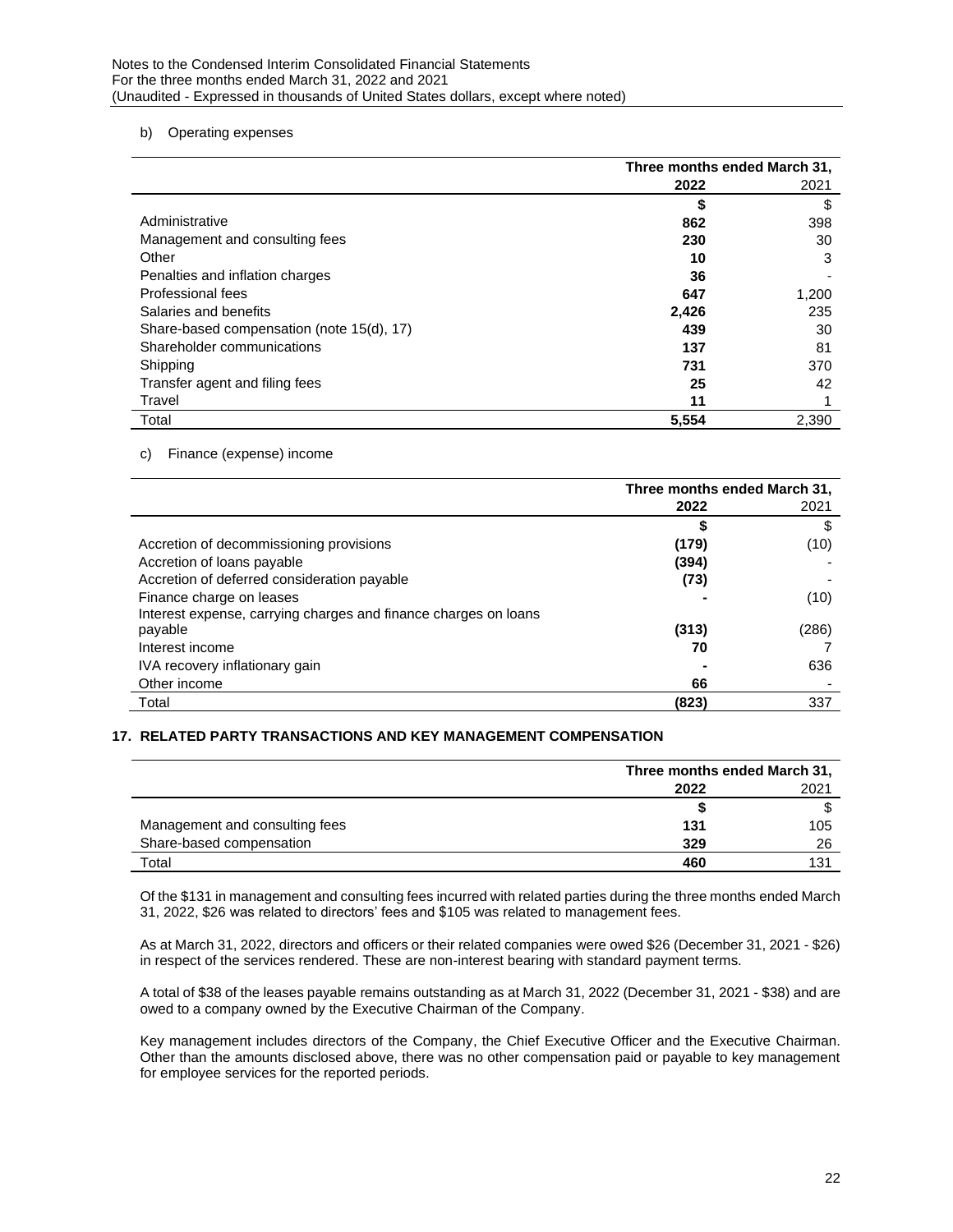## **18. SEGMENT INFORMATION**

The Company has identified its operating segments based on the internal reports that are reviewed and used by the chief executive officer and the executive management team, collectively the chief operating decision maker, in assessing performance and in determining the allocation of resources. The Company primarily manages its business by looking at individual producing and developing resource projects as well as the aggregate of the exploration and evaluation properties and typically segregate these projects between production, development, and exploration.

a) Operating segments

The corporate division earns income that is considered incidental to the Company's activities and therefore does not meet the definition of an operating segment. Consequently, the following operating and reportable segments have been identified: the Rosario Project and Veta Grande Project ("Other"), the Zimapan Mine, and the Sinchi Wayra and Illapa Business.

Below is a summary of the reported amounts of income or loss and the carrying amounts of assets and liabilities by operating segment.

|                                          |              |         | <b>Sinchi</b><br>Wayra |           |              |
|------------------------------------------|--------------|---------|------------------------|-----------|--------------|
| Three months ended March 31, 2022        | <b>Other</b> | Zimapan | and Illapa             | Corporate | <b>Total</b> |
|                                          | \$           | \$      | \$                     | \$        |              |
| Revenues                                 |              | 15,243  | 27,668                 |           | 42,911       |
| <b>Production costs</b>                  |              | 9.338   | 12,092                 |           | 21,430       |
| Depletion and amortization               |              | 989     | 1,141                  |           | 2,130        |
| Cost of sales                            |              | 10,327  | 13,233                 |           | 23,560       |
| Gross profit                             |              | 4.916   | 14.435                 |           | 19.351       |
| Operating profit (loss)                  |              | 4.916   | 14.435                 | (5, 554)  | 13,797       |
| Finance expense                          |              | (179)   |                        | (644)     | (823)        |
| Loss on foreign exchange                 |              |         |                        | (57)      | (57)         |
| Transaction costs for Sinchi Wayra       |              |         |                        |           |              |
| acquisition                              |              |         |                        | (2, 263)  | (2, 263)     |
| Unrealized gain on marketable securities |              |         |                        | 369       | 369          |
| Income (loss) before tax                 |              | 4,737   | 14.435                 | (8, 149)  | 11,023       |

|                                          |       |         | <b>Sinchi</b><br>Wayra |           |        |
|------------------------------------------|-------|---------|------------------------|-----------|--------|
| Three months ended March 31, 2021        | Other | Zimapan | and Illapa             | Corporate | Total  |
|                                          | \$    |         | \$                     | \$        |        |
| Revenues                                 | 726   | 10.442  |                        |           | 11,168 |
| <b>Production costs</b>                  | 1.126 | 7.587   |                        |           | 8.713  |
| Depletion and amortization               |       | 274     |                        |           | 274    |
| Cost of sales                            | 1,126 | 7,861   |                        |           | 8,987  |
| Gross (loss) profit                      | (400) | 2,581   |                        |           | 2,181  |
| Operating (loss) profit                  | (400) | 2,581   |                        | (2,390)   | (209)  |
| Finance (expense) income                 | (10)  |         |                        | 347       | 337    |
| Gain on foreign exchange                 |       |         |                        | 2,453     | 2,453  |
| Unrealized gain on marketable securities |       |         |                        | 3.070     | 3.070  |
| Gain on sale of Zacatecas Properties     |       |         |                        | 911       | 911    |
| (Loss) income before tax                 | (410) | 2.581   |                        | 4.391     | 6.562  |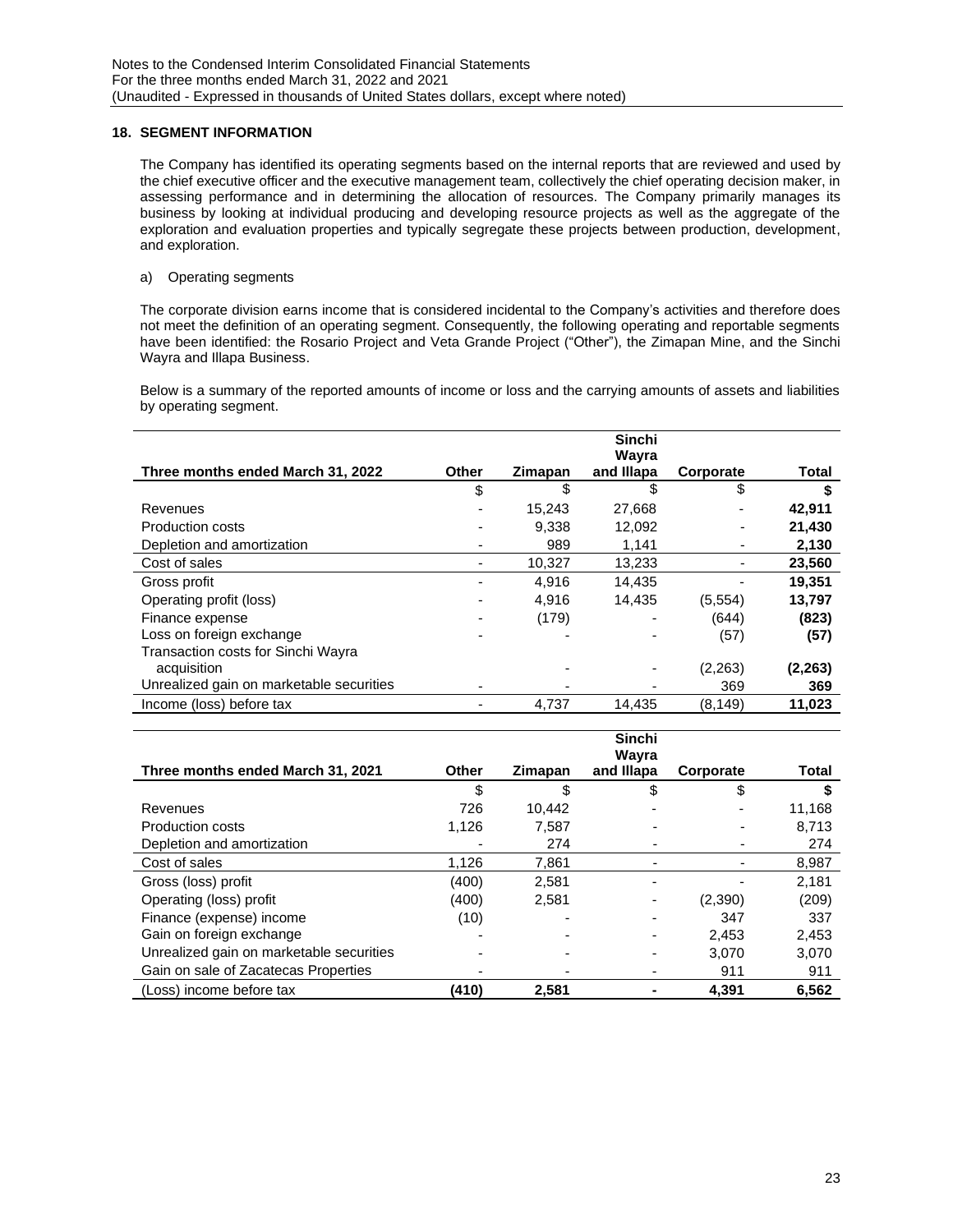#### Notes to the Condensed Interim Consolidated Financial Statements For the three months ended March 31, 2022 and 2021 (Unaudited - Expressed in thousands of United States dollars, except where noted)

|                         |              |           | <b>Sinchi</b>       |           |            |
|-------------------------|--------------|-----------|---------------------|-----------|------------|
| As at March 31, 2022    | Other        | Zimapan   | Wayra<br>and Illapa | Corporate | Total      |
|                         | \$           | \$        | \$                  | \$        |            |
| Current assets          | 9.306        | 12.468    | 181,504             | 729       | 204,007    |
| Non-current assets      | 5,554        | 35,179    | 97,047              |           | 137,780    |
| Total assets            | 14.860       | 47.647    | 278,551             | 729       | 341,787    |
| Total liabilities       | (19, 259)    | (34, 946) | (272, 715)          | (2, 482)  | (329, 402) |
|                         |              |           | Sinchi              |           |            |
| As at December 31, 2021 | <b>Other</b> | Zimapan   | Wayra<br>and Illapa | Corporate | Total      |
|                         | \$           | \$        | \$                  | \$        | \$         |
| Current assets          | 9,257        | 12,324    |                     | 493       | 22,074     |
| Non-current assets      | 5,554        | 33,286    |                     |           | 38,840     |
| Total assets            | 14.811       | 45.610    |                     | 493       | 60.914     |
| Total liabilities       | (21,012)     | (35,617)  |                     | (1,547)   | (58,176)   |

The Company's consolidated statement of income includes the results of the Sinchi Wayra and Illapa Business for the period from the closing date of the acquisition on March 18, 2022 to March 31, 2022.

### b) Segment revenue by location and major customers

For all of the Other segment and the Zimapan Mine, the Company had only one customer who individually accounted for 100% of total concentrate revenue in Mexico. Similarly, for the Sinchi Wayra and Illapa Business, the Company had only one customer who individually accounted for 100% of total concentrate revenue in Bolivia.

c) Non-current assets by location

All of the Company's non-current assets of the Other segment and Zimapan Mine are located in Mexico, all of the Company's non-current assets of the SInchi Wayra and Illapa Business are located in Bolivia.

### **19. FINANCIAL INSTRUMENTS AND RISK MANAGEMENT**

Financial instruments measured at fair value are classified into one of three levels in the fair value hierarchy according to the relative reliability of the inputs used to estimate the fair values. The three levels of the fair value hierarchy are:

- Level 1 Unadjusted quoted prices in active markets for identical assets or liabilities;
- Level 2 Inputs other than quoted prices that are observable for the asset or liability either directly or indirectly; and
- Level 3 Inputs that are not based on observable market data.

As at March 31, 2022, marketable securities and trade receivables are measured at fair value using Level 1 inputs. The fair value of marketable securities is measured based on the quoted market price of the related common shares at each reporting date, and changes in fair value are recognized in profit or loss. The fair value of trade receivables is measured based on quoted market prices for the underlying commodity prices (silver, lead, zinc, copper) to which the receivable relates as the trade receivables are provisionally priced at the time of sale.

The carrying values of cash and cash equivalents, other receivables, and accounts payable and accrued liabilities approximate their fair values because of their short-term nature.

The fair value of the other assets, which are shares held in a private company based in Mexico and a private company based in Bolivia, are measured at fair value using Level 3 inputs. The carrying value of these other assets approximates its fair value because of the regular course business activity of the entity. The Company is not aware of any indications of adverse business conditions which would indicate the fair value is less than the carrying value.

The fair value of the loans payable for disclosure purposes is determined using discounted cash flows based on the expected amounts and timing of future cash flows discounted using a market rate of interest adjusted for appropriate credit risk.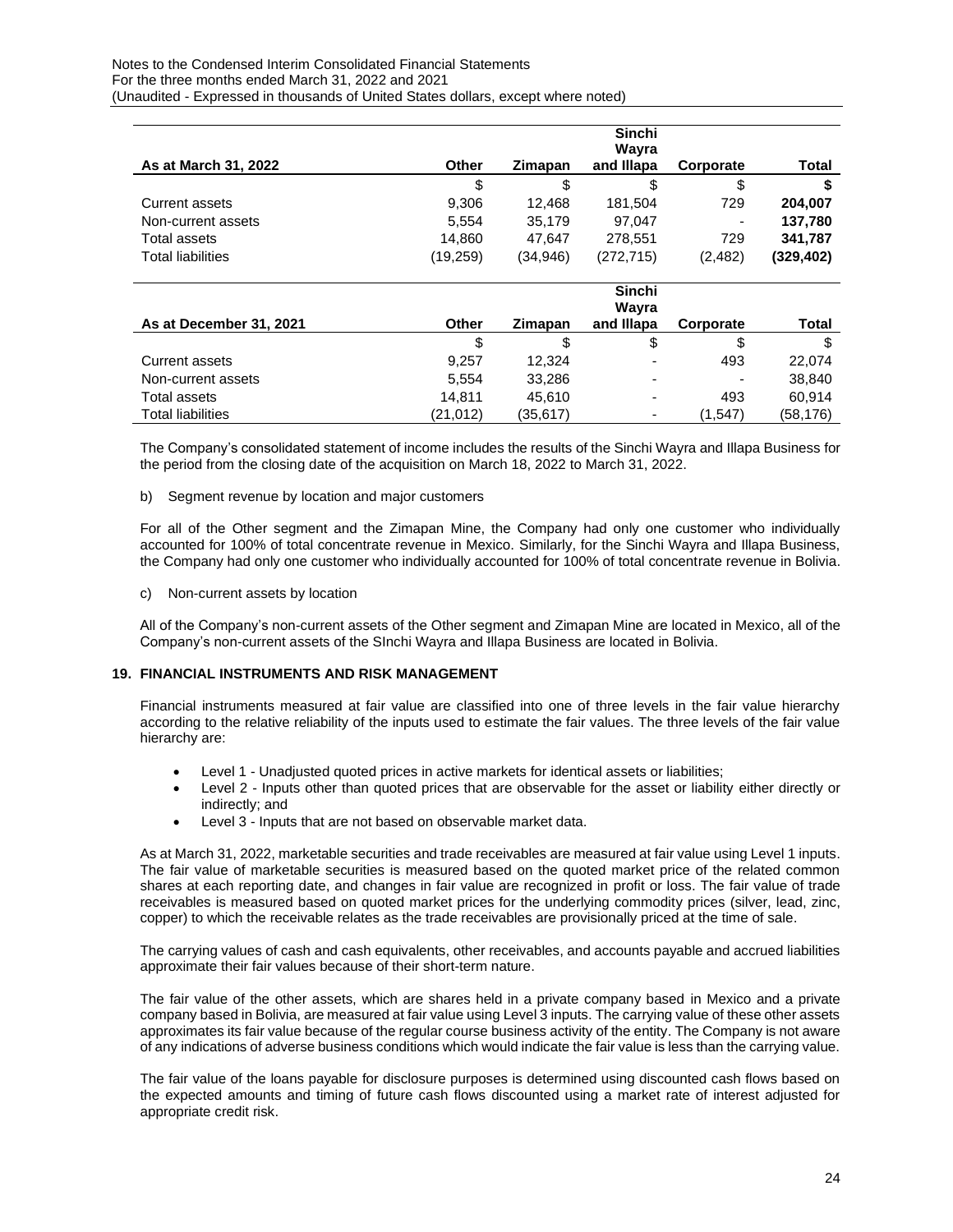The Company's financial instruments are exposed to certain financial risks. The risk exposures and the impact on the Company's financial instruments are summarized below.

i) Credit risk

Credit risk is the risk of financial loss to the Company if a customer or counterparty to a financial instrument fails to fulfill its contractual obligations. The Company's credit risk relates primarily to cash and cash equivalents, trade receivables, and other receivables. The Company minimizes its credit risk related to cash and cash equivalents by placing cash with major financial institutions. The Company regularly reviews the collectability of its trade receivables. The Company considers the credit risk related to both cash and cash equivalents and trade receivables to be minimal.

ii) Interest rate risk

Interest rate risk is the risk that the fair value or future cash flows of a financial instrument will fluctuate because of changes in market interest rates. If interest rates increase, the Company will incur more interest expense. The sensitivity of the Company's profit or loss to changes in the interest rate would be as follows: a 1% change in the interest rate would change the Company's profit or loss by approximately \$540.

### iii) Liquidity risk

Liquidity risk is the risk that the Company will not be able to meet its financial obligations when they become due. To mitigate this risk, the Company has a planning and budgeting process in place to determine the funds required to support its ongoing operations and capital expenditures. The Company endeavors to ensure that sufficient funds are raised from equity offerings or debt financing to meet its operating requirements, after taking into account existing cash and expected exercise of stock options and share purchase warrants. The Company's cash is held in business accounts which are available on demand for the Company's programs. Refer to note 1 with respect to going concern matters.

|                                          |         | 1 - 2  | $2 - 5$ | >5                       |         |
|------------------------------------------|---------|--------|---------|--------------------------|---------|
|                                          | vear    | vears  | vears   | vears                    | Total   |
|                                          |         |        | \$      | \$                       |         |
| Accounts payable and accrued liabilities | 131,250 |        |         | -                        | 131,250 |
| Loans payable                            | 39,992  | 5.656  | 3,300   | $\overline{\phantom{a}}$ | 48.948  |
| Leases                                   | 8,409   | 19,351 | 9,553   | ٠                        | 37,313  |
| Deferred consideration payable           |         | 45,000 | 45,000  | ٠                        | 90,000  |
| Total                                    | 179.651 | 70.007 | 57,853  | $\blacksquare$           | 307,511 |

Contractual undiscounted cash flow requirements as at March 31, 2022 were as follows:

iv) Foreign exchange risk

The Company operates in Canada, Mexico and Bolivia and is exposed to foreign exchange risk due to fluctuations in the US dollar, the Mexican peso and the Bolivian boliviano. Foreign exchange risk arises from financial assets and liabilities denominated in these foreign currencies. The sensitivity of the Company's profit or loss to changes in the exchange rate between the US dollar, the Mexican peso, Bolivian boliviano and the Canadian dollar, respectively, would be as follows: a 1% change in the US dollar exchange rate relative to the Mexican peso would change the Company's profit or loss by approximately \$42; a 1% change in the US dollar exchange rate relative to the Bolivian boliviano would change the Company's profit or loss by approximately \$71; and a 1% change in the US dollar exchange rate relative to the Canadian dollar would change the Company's profit or loss by approximately \$28.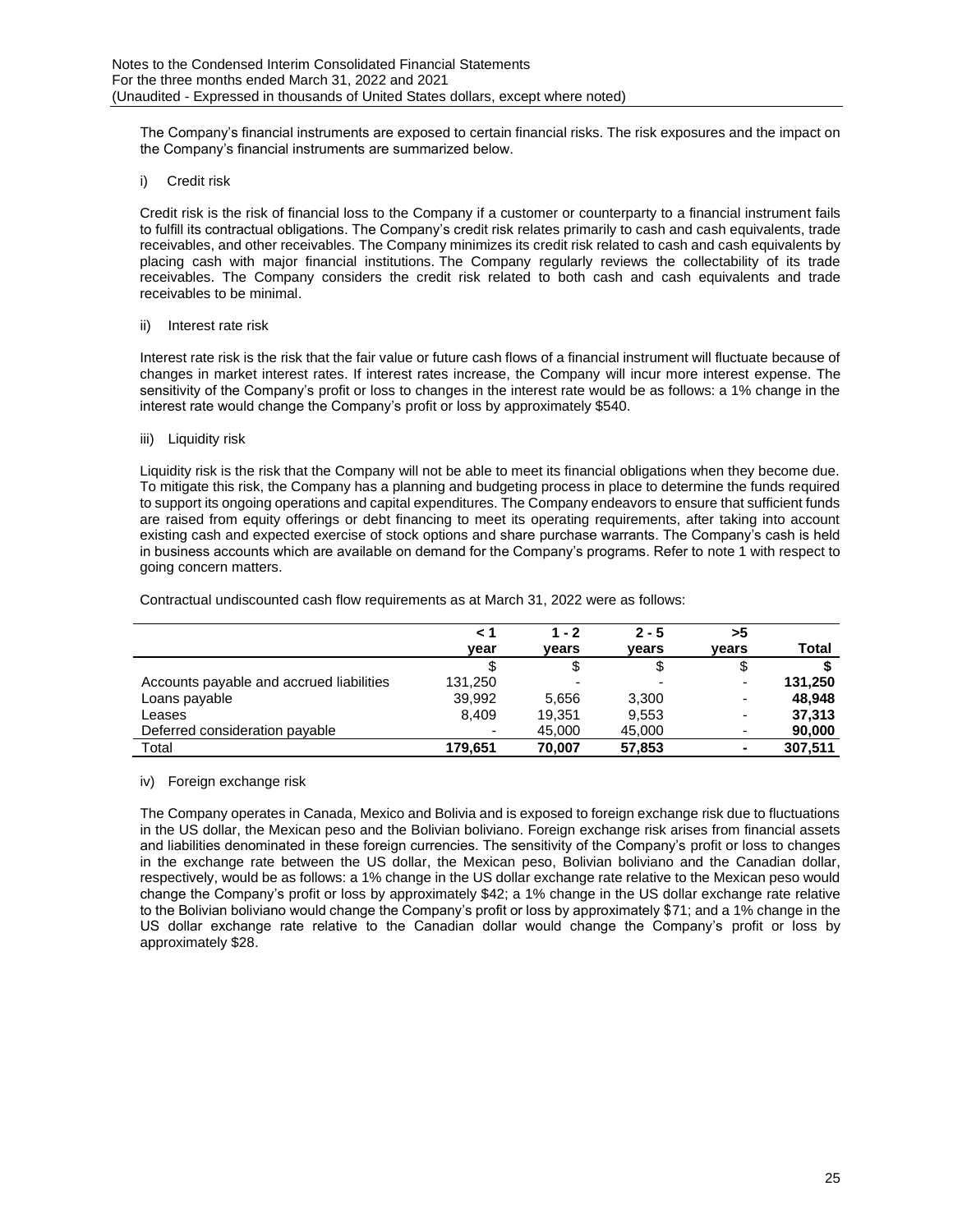The Company's financial assets and liabilities as at March 31, 2022 are denominated in Canadian dollars, US dollars, Bolivian bolivianos and Mexican pesos and translated to US dollars as follows:

|                                           | <b>CAD</b> | <b>USD</b> | <b>BOB</b> | <b>MXN</b> | Total     |
|-------------------------------------------|------------|------------|------------|------------|-----------|
|                                           | \$         | \$         | \$         | \$         | S         |
| <b>Financial assets</b>                   |            |            |            |            |           |
| Cash and cash equivalents                 | 437        | 6,238      | 2,879      | 271        | 9,825     |
| Marketable securities                     | 4,600      |            |            |            | 4.600     |
| Trade receivables                         |            | 9.791      | 5.120      | -          | 14.911    |
| Other receivables                         | 61         |            | 34,274     | 6,763      | 41,098    |
| Recoverable taxes                         |            |            | 21.799     |            | 21,799    |
| Total                                     | 5,098      | 16.029     | 64,072     | 7,034      | 92,233    |
| <b>Financial liabilities</b>              |            |            |            |            |           |
| Accounts payable and accrued liabilities  | 1.009      | 24.101     | 71.381     | 34,759     | 131,250   |
| Loans payable                             |            | 11.204     | 34.312     |            | 45,516    |
| Deferred acquisition costs                |            | 71.395     |            | -          | 71,395    |
| Total                                     | 1.009      | 106.700    | 105.693    | 34,759     | 248,161   |
| <b>Net financial assets (liabilities)</b> | 4.089      | (90, 671)  | (41,621)   | (27,725)   | (155,928) |

### v) Price risk

Price risk is the risk that the fair value of financial instruments will fluctuate because of changes in commodity prices. Commodity prices are affected by numerous factors that are outside of the Company's control, such as: global or regional consumption patterns; the supply of, and demand for, these metals; speculative activities; the availability and costs of metal substitutes; inflation; and political and economic conditions, including interest rates and currency values.

### vi) Geopolitical risk

Geopolitical risk is the risk that the fair value of financial instruments will fluctuate if there is a sudden and rapid destabilization of global financial conditions in response to the current pandemic or future events, as government authorities may have limited resources to respond to the current or future crisis. Future crises may be precipitated by any number of factors outside the Company's control, including another pandemic, natural disasters, geopolitical instability, supply chain constraints or sovereign defaults. Any sudden or rapid destabilization of global economic conditions could negatively impact the Company's ability to obtain equity or debt financing or make other suitable arrangements to operate and/or finance its projects. In the event of increased levels of volatility or a rapid destabilization of global economic conditions, the Company's profitability, results of operations and financial condition could be adversely affected.

### **20. CAPITAL MANAGEMENT**

The Company's objectives when managing capital are to safeguard the Company's ability to continue as a going concern, so that it can provide returns for shareholders and benefits for other stakeholders, and to bring its mineral properties to commercial production.

Historically, the Company has depended on external financing to fund its activities. The capital structure of the Company currently consists of shareholders' equity, which was \$12,385 as at March 31, 2022 (December 31, 2021 - \$2,738). The Company manages its capital structure and makes adjustments to it for changes in economic conditions and the risk characteristics of the underlying assets, being mineral properties.

In order to maintain or adjust its capital structure, the Company may issue new shares through equity offerings or sell assets to fund operations. Management reviews the Company's capital management approach on a regular basis. The Company is not subject to externally imposed capital requirements.

The Company invests all capital that is surplus to its immediate operational needs in short-term, liquid, and highlyrated financial instruments, such as cash and other short-term guaranteed deposits, all held with major financial institutions. There have not been changes to the Company's capital management policy during the year.